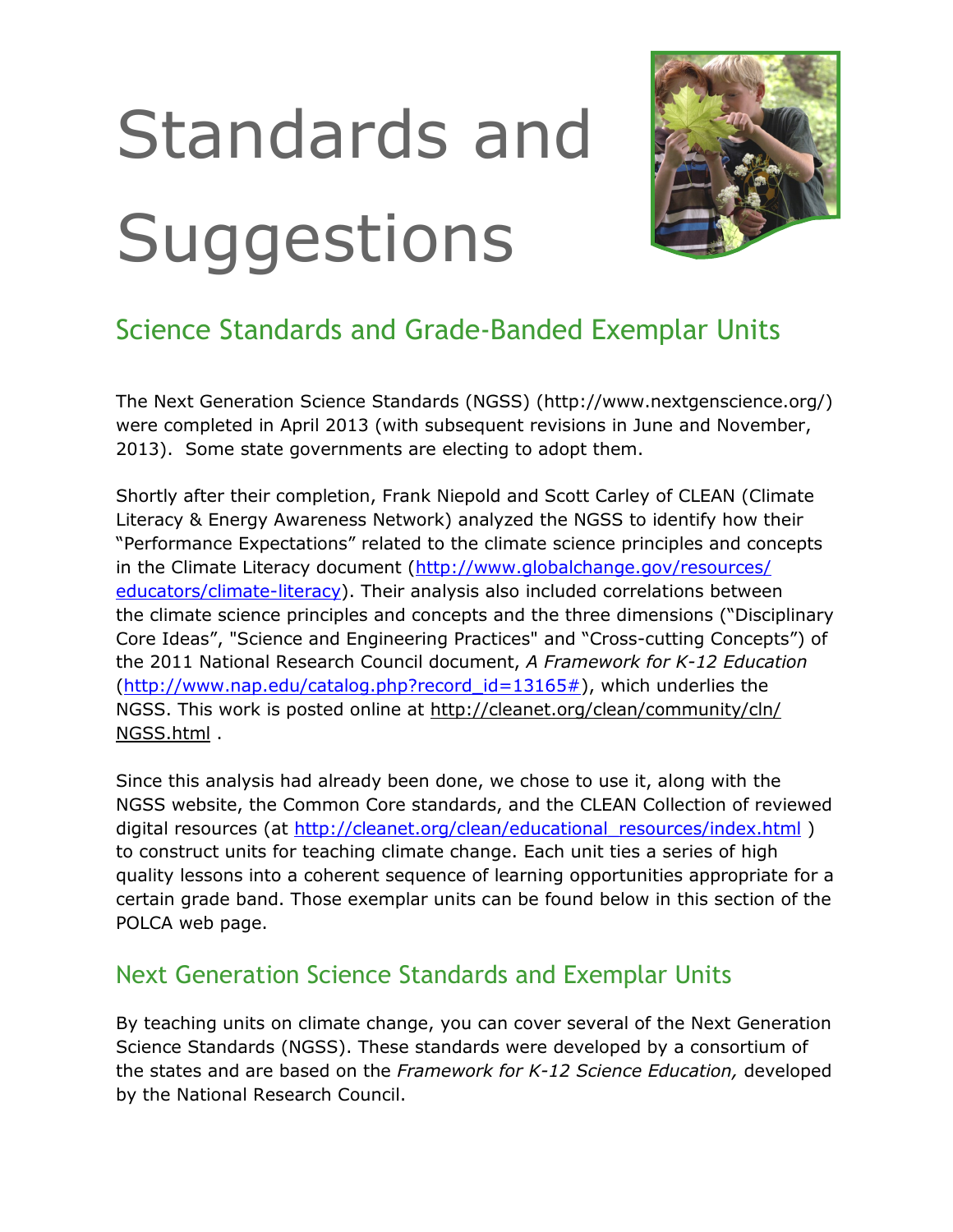This section provides examples of units on climate change that will cover related science standards. Each of four grade bands is covered: K-2, 3-5, 6-8, and 9-12. For each grade band, you will find a chart with relevant standards and a clarification of how each standard is relevant to climate change. The chart is followed by an exemplar unit on climate change that applies those standards. For each unit, you will find:

- Overview
- Goals
- **Background information**
- Time requirements
- **Materials and resources**
- Activities for teaching the unit

# **Grade Band: K-2**

#### **Unit Title: Weather, Weather, Everywhere!**

| Next Generation Science Standards for K-2                                                                                                                   |                                                                                                                                                                                                                                                                                                                                                                                                                                                                                                                                                                                                              |  |
|-------------------------------------------------------------------------------------------------------------------------------------------------------------|--------------------------------------------------------------------------------------------------------------------------------------------------------------------------------------------------------------------------------------------------------------------------------------------------------------------------------------------------------------------------------------------------------------------------------------------------------------------------------------------------------------------------------------------------------------------------------------------------------------|--|
| Standard                                                                                                                                                    | <b>Clarification Statement</b>                                                                                                                                                                                                                                                                                                                                                                                                                                                                                                                                                                               |  |
| K-ESS2-1. Use and share observations of<br>local weather conditions to describe patterns<br>over time.                                                      | Examples of qualitative observations could<br>include descriptions of the weather (such<br>as sunny, cloudy, rainy, and warm).<br>Examples of quantitative observations<br>could include numbers of sunny, windy,<br>and rainy days in a month. Examples of<br>patterns could include the fact that it is<br>usually cooler in the morning than in the<br>afternoon, and the number of sunny days<br>cloudy days varies in different months.<br>Assessment Boundary: The assessment of<br>quantitative observations should be<br>limited to whole numbers and relative<br>measures such as warmer or cooler. |  |
| K-ESS3-2. Ask questions to obtain<br>information about the purpose of weather<br>forecasting to prepare for, and respond to,<br>severe weather.             | The emphasis is on local forms of severe<br>weather.                                                                                                                                                                                                                                                                                                                                                                                                                                                                                                                                                         |  |
| K-ESS3-3. Communicate solutions that will<br>reduce the impact of humans on the land,<br>water, air, and/or other living things in the<br>local environment | Examples of human impact on the land<br>could include cutting trees to produce<br>paper and using resources to produce<br>bottles. Examples of solutions could<br>include reusing paper and recycling cans<br>and bottles.                                                                                                                                                                                                                                                                                                                                                                                   |  |
| 2-ESS1-1. Make observations from media to<br>construct an evidence-based account that<br>Earth events can occur quickly or slowly.                          | Examples of events and timescales could<br>include volcanic explosions and<br>earthquakes, which happen quickly, and<br>erosion of rocks, which occurs slowly.                                                                                                                                                                                                                                                                                                                                                                                                                                               |  |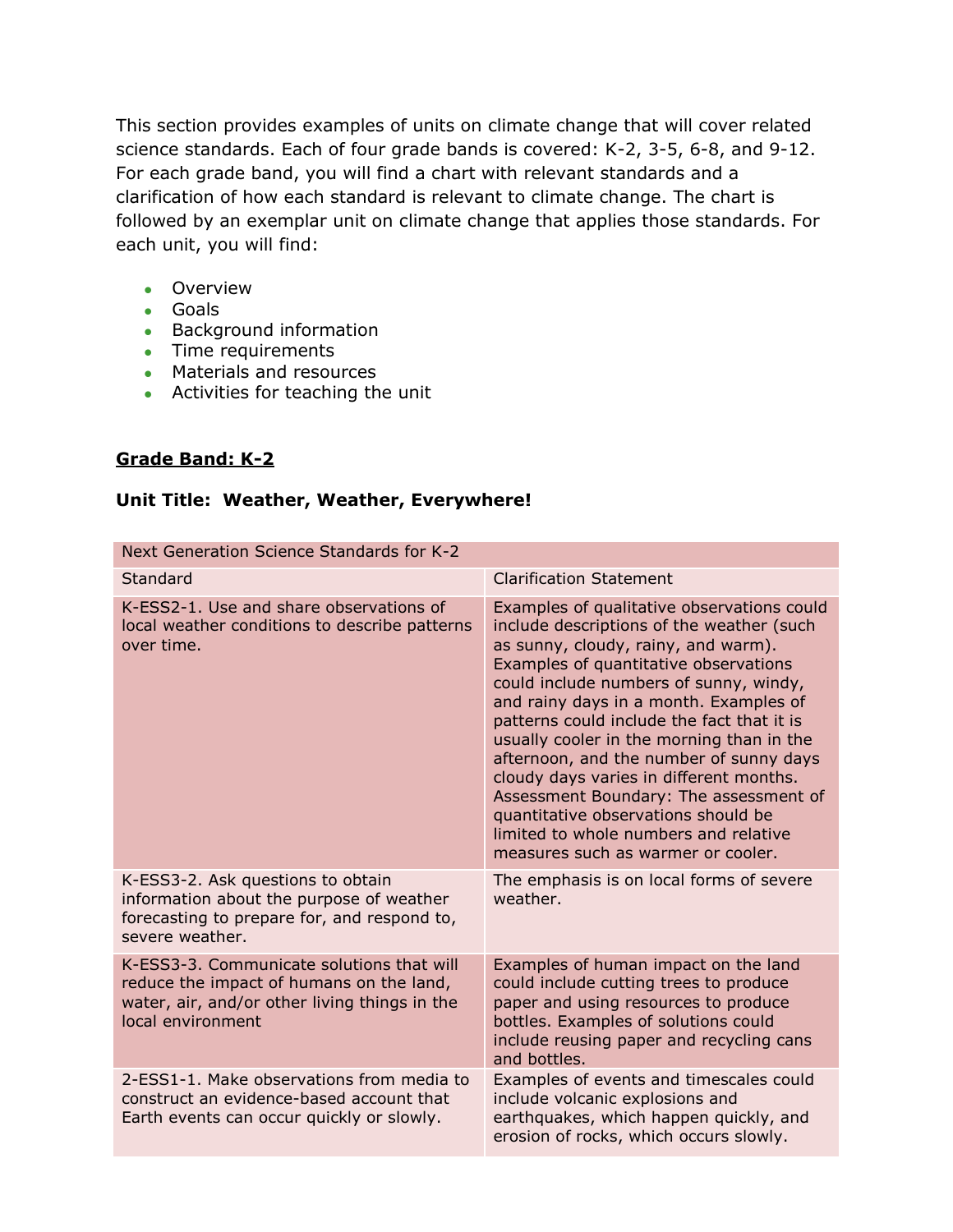|                                                                                                                  | Assessment Boundary: The assessment of<br>quantitative observations should be limited<br>to whole numbers and relative measures<br>such as warmer or cooler. |
|------------------------------------------------------------------------------------------------------------------|--------------------------------------------------------------------------------------------------------------------------------------------------------------|
| 2-ESS2-3. Obtain information to identify<br>where water is found on Earth and that it<br>can be solid or liquid. |                                                                                                                                                              |

#### **Unit Overview**

The first step to understanding climate change is to develop an understanding of weather and how weather impacts our day-to-day lives in our own communities. Students then have a strong foundation to begin to understand weather in other parts of the world and can begin to distinguish between weather and climate. In this unit, students will use and create instruments to make and record weather observations and data. Students will collect data over time and analyze for patterns associated with time of year and compared to data in other parts of the world. This analysis of data will begin to build preliminary understandings of climate.

#### **Unit Goals**

- Students will create and use weather measurement technology to collect data on wind speed, barometric pressure, wind direction, temperature, and precipitation.
- Students will collect data over time and will analyze patterns associated with time of year and compare local weather data to weather data in other parts of the world.
- Students will develop a preliminary understanding of the relationship between weather and climate.

#### **Background Information:**

THE DIFFERENCE BETWEEN WEATHER AND CLIMATE

[http://beyondpenguins.ehe.osu.edu/issue/weather-and-climate-from-home-to-the](http://beyondpenguins.ehe.osu.edu/issue/weather-and-climate-from-home-to-the-poles/weather-and-climate-the-short-and-the-long-of-it) [-poles/weather-and-climate-the-short-and-the-long-of-it](http://beyondpenguins.ehe.osu.edu/issue/weather-and-climate-from-home-to-the-poles/weather-and-climate-the-short-and-the-long-of-it)

#### **Time Requirements**

Estimated time to complete the initial unit activities with students is approximately four weeks with opportunities for students to continue to collect and analyze weather data throughout the school year.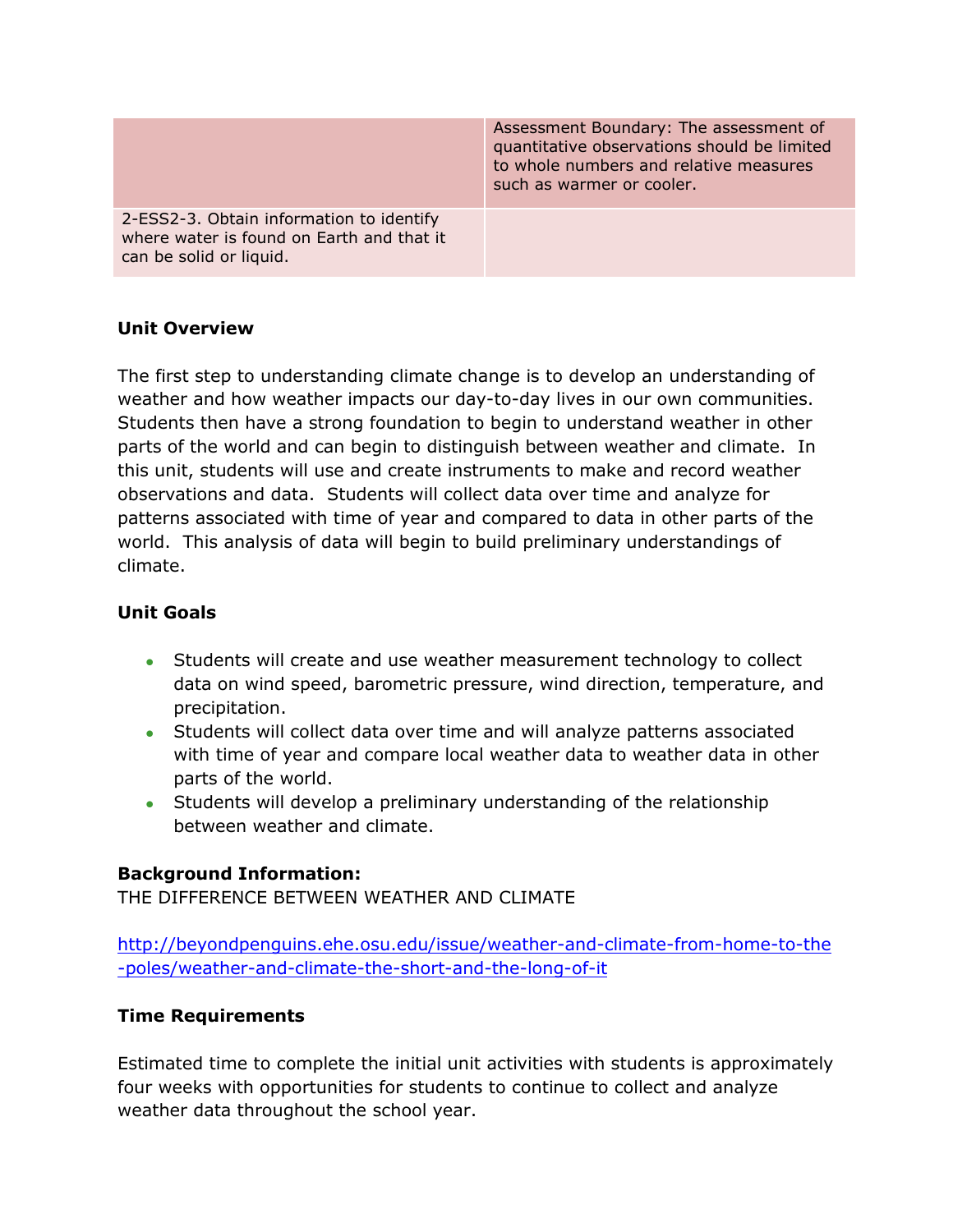#### **Materials and Resources**

- Big thermometer
- Art materials (paper, glue, crayons, scissors, etc.)
- 8 two liter pop bottles, (with scissors to cut them).
- 8 thermometers, (with tape).
- To build a barometer: wide-mouthed glass jar or small coffee can, balloon (recommended) or plastic wrap, rubber band, scissors, drinking straw, cardboard strip, glue (recommended) or tape, ruler and pen or pencil, small piece of modeling clay, shoe-box sized cardboard box
- To build a rain gauge: Clear plastic ruler, Cylinder shaped clear jar (e.g. an olive jar), Rubber band, Funnel, Transparent tape
- To build a thermometer: Rubbing Alcohol, Water, Cylinder shaped clear jar or bottle (bottles with a narrow neck work best), 1 straw, Modeling clay, Food coloring
- To build a weather vane: Tag board or manila file folder, Straight pin, Scissors, Glue, Pencil with a new eraser, Plastic drinking straw, Modeling clay, Paper plate
- To build an anemometer: 4 small paper cups, 4 plastic drinking straws, tape, scissors, straight pin, pencil with a new eraser, stapler
- For weather walks, materials are dependent on the type of walks you take see lesson plan
- For How's the Weather…In Africa: Copies of a world map, Computer with Internet access, Index cards with weather words and images, Images of activities appropriate for different weather conditions and seasons

#### **Activity 1: What's the Weather Outside Today?**

This lesson is on reading a thermometer, collecting temperature data, and analyzing temperature data patterns as they connect to changing seasons. This is a good introductory lesson to explore one aspect of weather and build students' data collection and analysis skills.

<http://lessonplanspage.com/ScienceMathMeasuringTempSeasonsK1.htm/>

#### **Activity 2: Make a Weather Station**

This activity engages students in constructing weather measurement tools as students explore how weather data collection technology works. Students then collect weather data, including barometric pressure, wind direction, wind speed, temperature, and precipitation in a weather log. Students analyze the weather data, exploring patterns and changes over time.

<http://www.ciese.org/curriculum/weatherproj2/en/lesson1.shtml>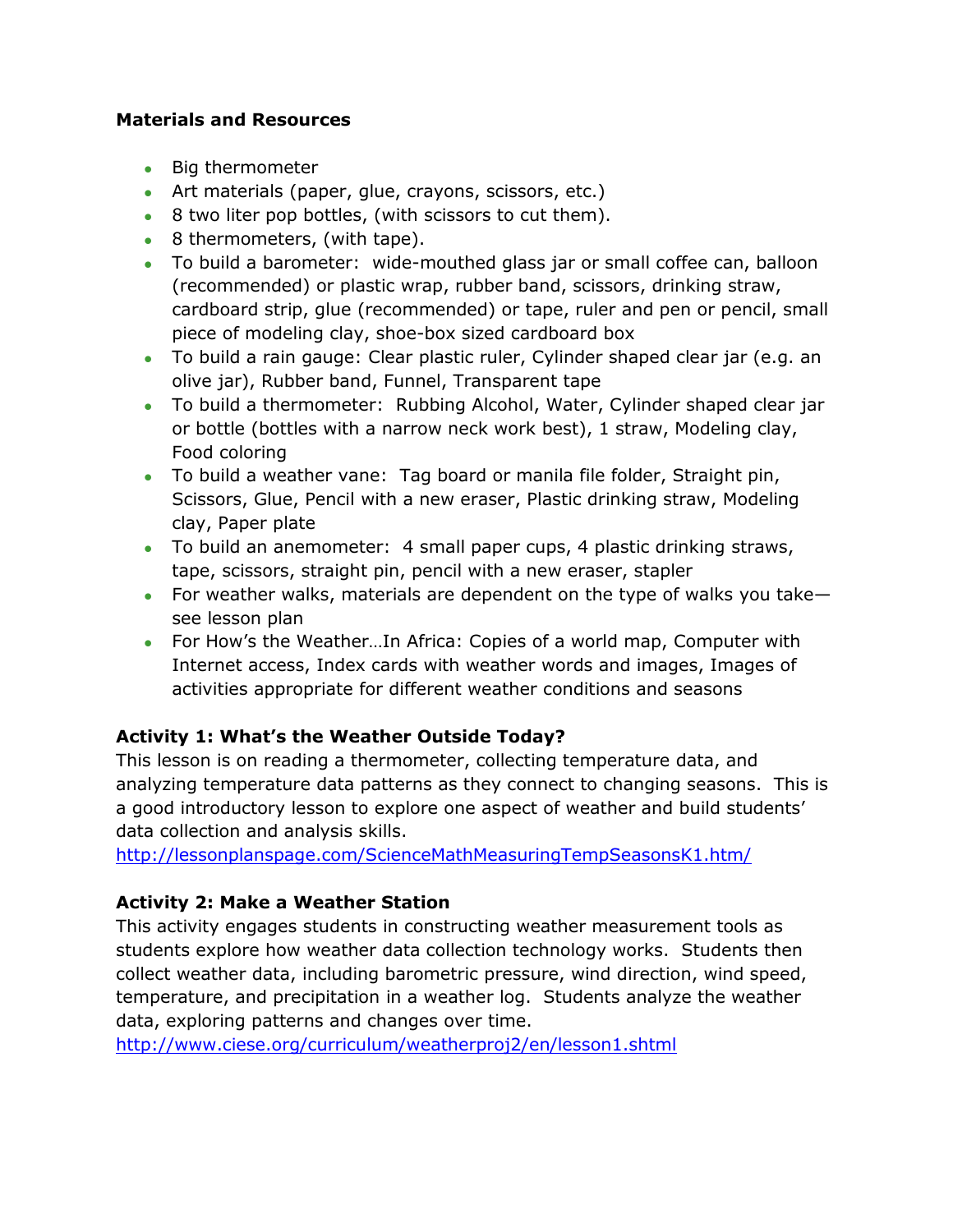#### **Activity 3: Weather Walks**

Weather walks engage students in relevant and real-time exploration of weather events such as sunny days, rainy days, hot days, etc. Students note the characteristics of weather events with related literature connections. <http://www.uen.org/Lessonplan/preview?LPid=10665>

#### **Activity 4: How's the Weather…in Africa?**

In this lesson, students describe and later compare how weather affects human activity in two places on opposite sides of the world. This initial exploration begins to build understandings of how weather impacts our lives and sets the stage for understanding climate.

[http://education.nationalgeographic.com/archive/xpeditions/lessons/04/gk2/](http://education.nationalgeographic.com/archive/xpeditions/lessons/04/gk2/pgafrica1.html?ar_a=1) [pgafrica1.html?ar\\_a=1](http://education.nationalgeographic.com/archive/xpeditions/lessons/04/gk2/pgafrica1.html?ar_a=1)

#### **Grade Band: 3-5**

#### **Unit Title: Earth's Changing Climate**

| Next Generation Science Standards for Grade 3             |                                                                                                                                                                                                                                                                                                                                     |
|-----------------------------------------------------------|-------------------------------------------------------------------------------------------------------------------------------------------------------------------------------------------------------------------------------------------------------------------------------------------------------------------------------------|
| Category of Standard                                      | Standard                                                                                                                                                                                                                                                                                                                            |
| 3. Interdependent Relationships in Ecosystem              |                                                                                                                                                                                                                                                                                                                                     |
| LS2.C: Ecosystem Dynamics, Functioning,<br>and Resilience | The environment changes in ways that<br>affect a place's physical characteristics,<br>temperature, or availability of resources.<br>As a result, some organisms survive and<br>reproduce, others move to new locations,<br>yet others move into the transformed<br>environment, and some die. (secondary to<br>$3-LS4-4)$           |
| 3. Weather and Climate                                    |                                                                                                                                                                                                                                                                                                                                     |
| <b>ESS2.D: Weather and Climate</b>                        | Scientists record patterns of the weather<br>across different times and areas so that<br>they can make predictions about what kind<br>of weather might happen next. (3-ESS2-1)<br>Climate describes a range of an area's<br>typical weather conditions and the extent<br>to which those conditions vary over years.<br>$(3-ESS2-2)$ |
|                                                           | Climate describes a range of an area's<br>typical weather conditions and the extent<br>to which those conditions vary over years.<br>$(3-ESS2-2)$                                                                                                                                                                                   |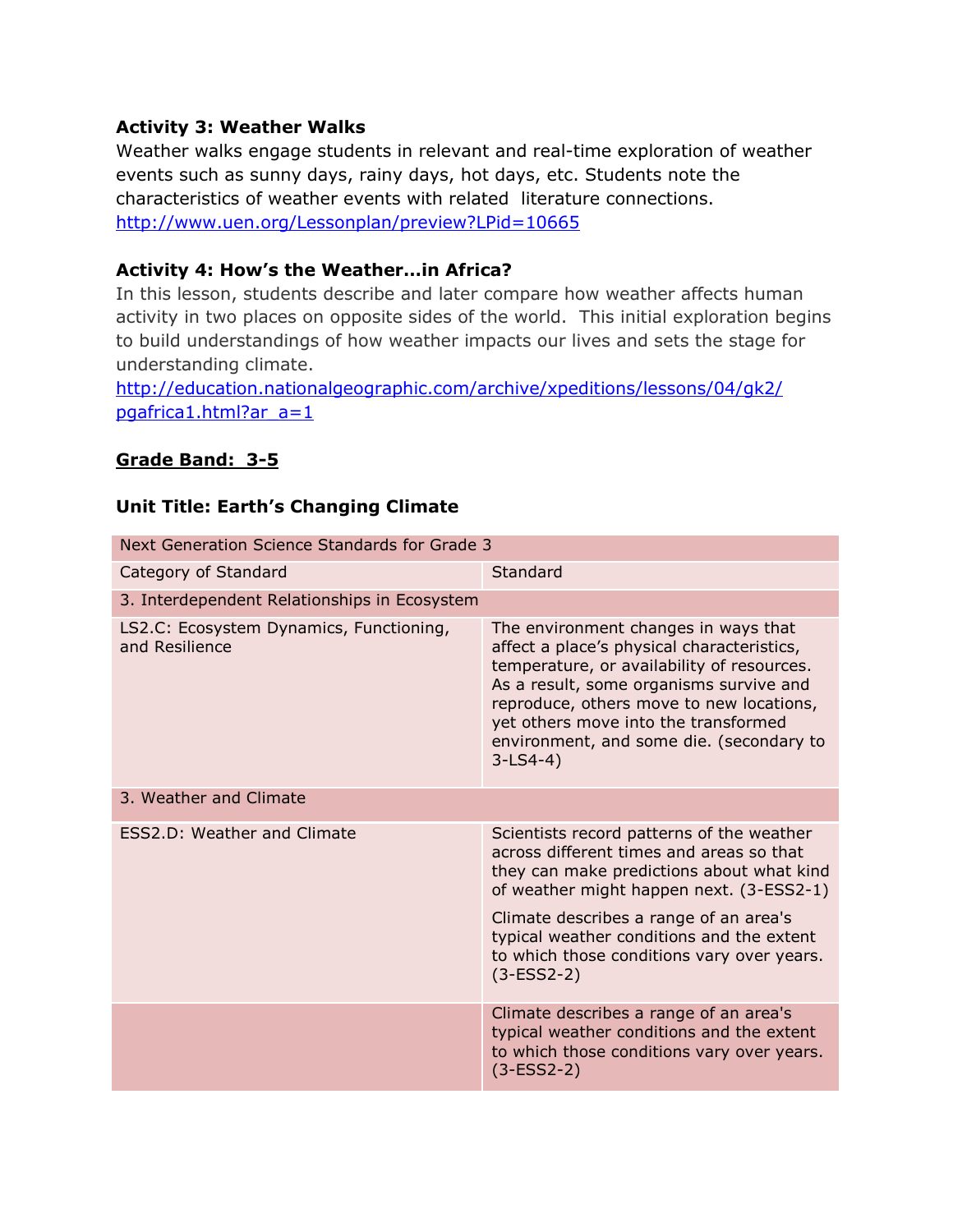| ESS3.B: Natural Hazards | A variety of natural hazards result from<br>natural processes. Humans cannot<br>eliminate natural hazards but can take<br>steps to reduce their impacts. (3-ESS3-1)<br>(Note: This Disciplinary Core Idea is also<br>addressed by 4-ESS3-2.) |
|-------------------------|----------------------------------------------------------------------------------------------------------------------------------------------------------------------------------------------------------------------------------------------|
|                         |                                                                                                                                                                                                                                              |

| Next Generation Science Standards for Grade 4          |                                                                                                                                                                                                                                                                                                                                                                                                                                                          |  |
|--------------------------------------------------------|----------------------------------------------------------------------------------------------------------------------------------------------------------------------------------------------------------------------------------------------------------------------------------------------------------------------------------------------------------------------------------------------------------------------------------------------------------|--|
| Category of Standard                                   | Standard                                                                                                                                                                                                                                                                                                                                                                                                                                                 |  |
| 4. Energy                                              |                                                                                                                                                                                                                                                                                                                                                                                                                                                          |  |
| <b>ESS3.A: Natural Resources</b>                       | Energy and fuels that humans use are<br>derived from natural sources, and their<br>use affects the environment in multiple<br>ways. Some resources are renewable over<br>time, and others are not. (4-ESS3-1)                                                                                                                                                                                                                                            |  |
| ETS1.A: Defining Engineering Problems                  | Possible solutions to a problem are limited<br>by available materials and resources<br>(constraints). The success of a designed<br>solution is determined by considering the<br>desired features of a solution (criteria).<br>Different proposals for solutions can be<br>compared on the basis of how well each<br>one meets the specified criteria for<br>success or how well each takes the<br>constraints into account. (secondary to 4-<br>$PS3-4)$ |  |
| 4. Earth's Systems: Processes that Shape the Earth     |                                                                                                                                                                                                                                                                                                                                                                                                                                                          |  |
| <b>ESS3.B: Natural Hazards</b>                         | A variety of hazards result from natural<br>processes (e.g., earthquakes, tsunamis,<br>volcanic eruptions). Humans cannot<br>eliminate the hazards but can take steps<br>to reduce their impacts. (4-ESS3-2)<br>(Note: This Disciplinary Core Idea can also<br>be found in 3.WC.)                                                                                                                                                                        |  |
| ETS1.B: Designing Solutions to Engineering<br>Problems | Testing a solution involves investigating<br>how well it performs under a range of<br>likely conditions. (secondary to 4-ESS3-2)                                                                                                                                                                                                                                                                                                                         |  |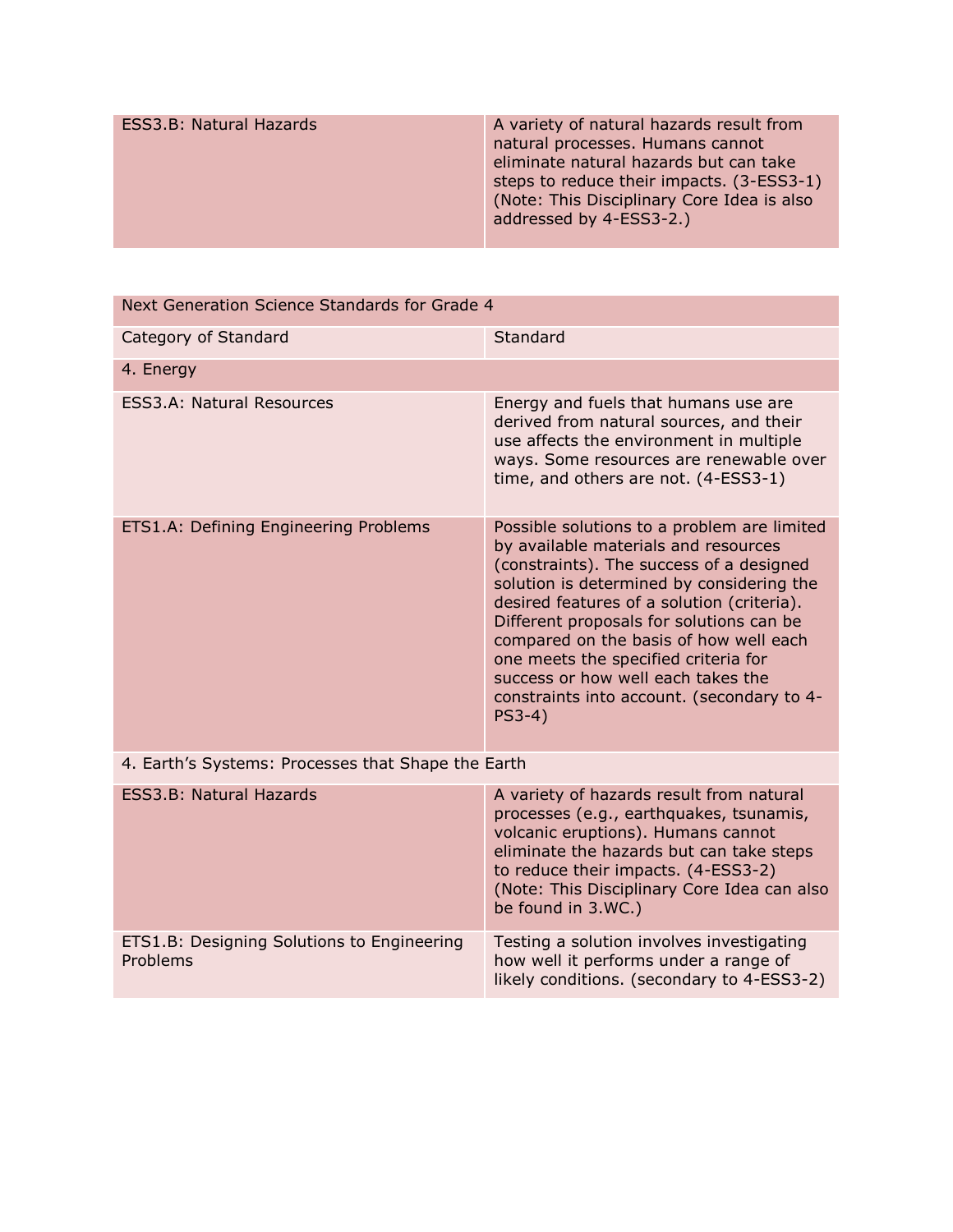| Next Generation Science Standards for Grade 5                |                                                                                                                                                                                                                                                                                                                                                                                                                                                                                                                                               |  |
|--------------------------------------------------------------|-----------------------------------------------------------------------------------------------------------------------------------------------------------------------------------------------------------------------------------------------------------------------------------------------------------------------------------------------------------------------------------------------------------------------------------------------------------------------------------------------------------------------------------------------|--|
| Standard<br>Category of Standard                             |                                                                                                                                                                                                                                                                                                                                                                                                                                                                                                                                               |  |
| 5. Matter and Energy in Organisms and Ecosystems             |                                                                                                                                                                                                                                                                                                                                                                                                                                                                                                                                               |  |
| LS2.B: Cycles of Matter and Energy Transfer<br>in Ecosystems | Matter cycles between the air and soil and<br>among plants, animals, and microbes as<br>these organisms live and die. Organisms<br>obtain gases, and water, from the<br>environment, and release waste matter<br>(gas, liquid, or solid) back into the<br>environment. (5-LS2-1)                                                                                                                                                                                                                                                              |  |
| 5. Earth's Systems                                           |                                                                                                                                                                                                                                                                                                                                                                                                                                                                                                                                               |  |
| ESS2.A: Earth Materials and Systems                          | Earth's major systems are the geosphere<br>(solid and molten rock, soil, and sediments),<br>the hydrosphere (water and ice), the<br>atmosphere (air), and the biosphere (living<br>things, including humans). These systems<br>interact in multiple ways to affect Earth's<br>surface materials and processes. The ocean<br>supports a variety of ecosystems and<br>organisms, shapes landforms, and influences<br>climate. Winds and clouds in the atmosphere<br>interact with the landforms to determine<br>patterns of weather. (5-ESS2-1) |  |
| ESS3.C: Human Impacts on Earth Systems                       | Human activities in agriculture, industry,<br>and everyday life have had major effects<br>on the land, vegetation, streams, ocean,<br>air, and even outer space. But individuals<br>and communities are doing things to help<br>protect Earth's resources and<br>environments. (5-ESS3-1)                                                                                                                                                                                                                                                     |  |

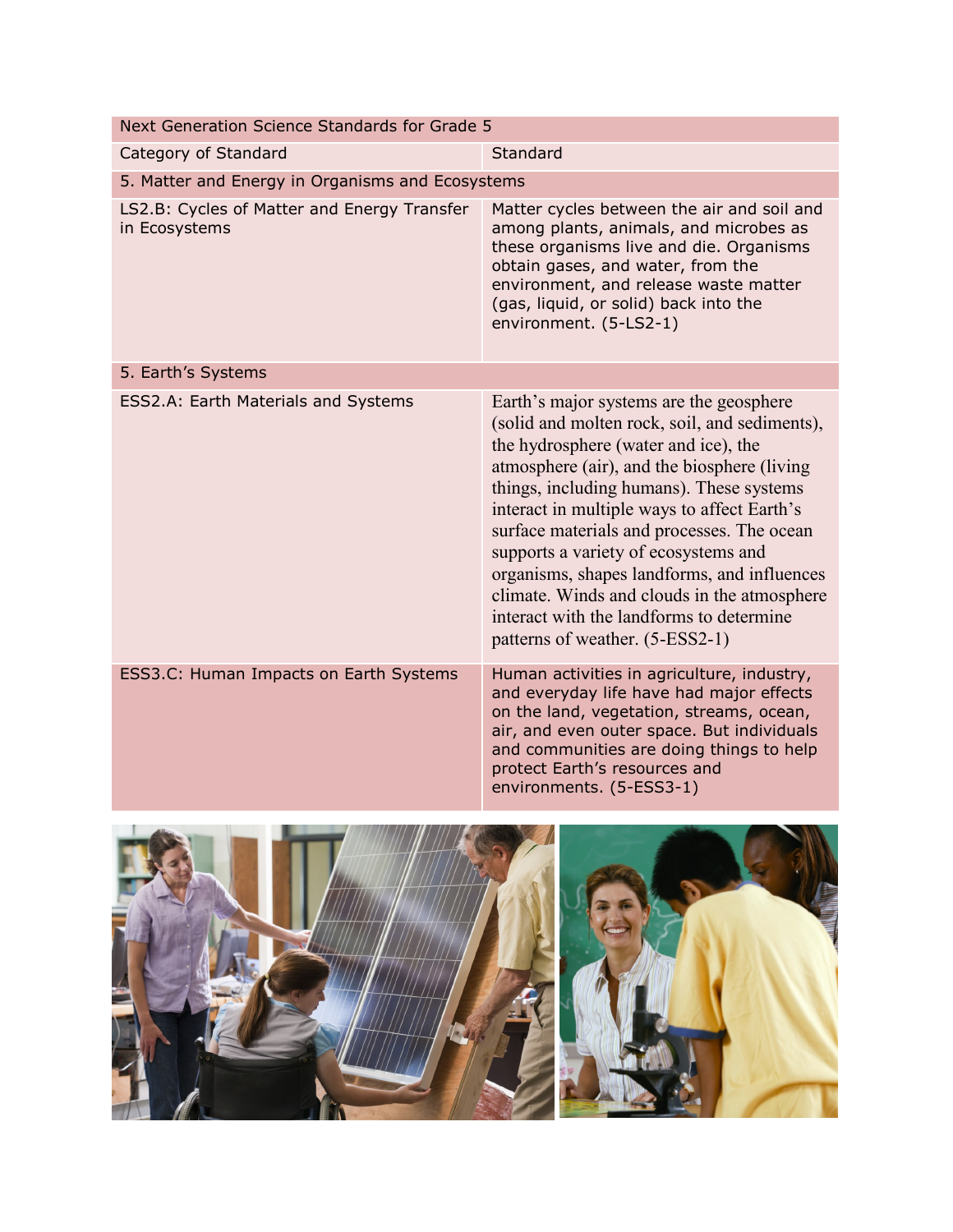#### **Unit Overview**

Students are introduced to global climate change, including weather and climate. They will understand some of the forces behind climate change-carbon cycle and greenhouse effect and how human activities can both negatively and positively impact Earth's climate. Students learn about the difference between weather and climate, collect weather data over time, and compare the data to climate data for their area. Students learn the basic scientific phenomena related to climate change, including the carbon cycle. They will gain an understanding of how the carbon cycle is linked to the greenhouse effect and its relation to climate change.

The students will investigate and identify sources of electricity in their community and learn how much energy typical appliances and electronics use. In a servicelearning project, students learn about the impact of climate change and what they can do to reduce their individual and school's carbon footprint. By participating in the National Wildlife Federation's Cool School Challenge, students conduct an energy audit of their school and propose ways of reducing their school's energy use. Additional activities are offered for students to explore how climate change is impacting wildlife.

#### **Goals**

- Describe aspects of the environment that change on a daily, weekly, monthly, and yearly basis.
- Record weather observations such as precipitation, temperature, or cloud cover.
- Describe the area's climate and identify factors that contribute to it and have changed it over time.
- Understand what global climate change is and how it affects our lives.
- Learn how carbon is stored, and how it is moved and redistributed around the earth system via the carbon cycle.
- Learn about greenhouse gases and begin to consider what events are causing an increase in the amount of greenhouse gases in the atmosphere.
- Identify sources of electricity used in the community (e.g., hydroelectric, fossil fuels, solar, nuclear).
- Identify ways to reduce their school's carbon footprint and design and conduct a carbon-reduction action project.

#### **Time Requirements**

Two weeks or more. See each activity for suggested time frame.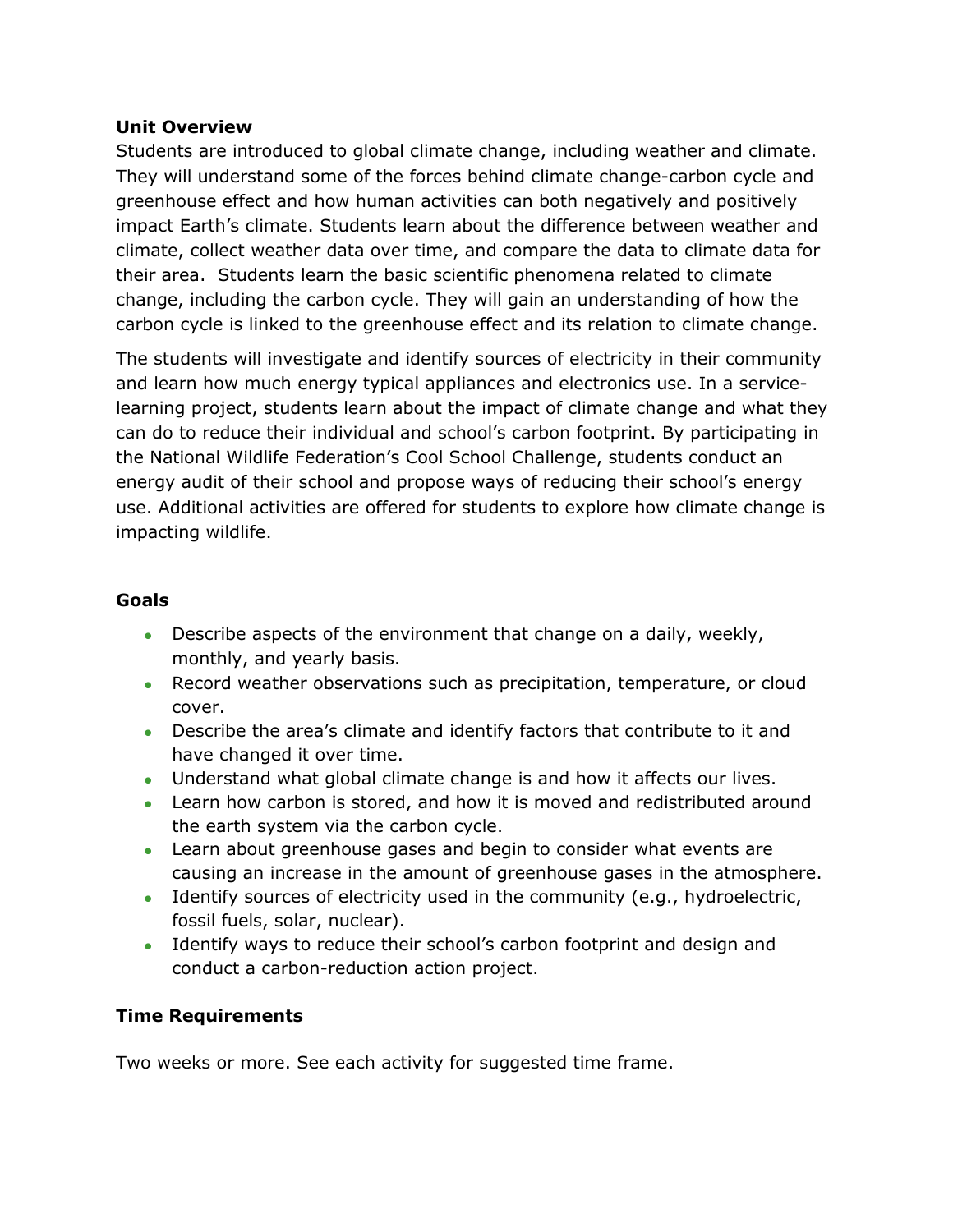**Materials and Resources** (identified in activities)

- Graph paper
- Pencils
- Colored pencils
- Projector/overhead for displaying information
- Internet access

# **Activity 1: Differences between Climate and Weather**

[http://eo.ucar.edu/educators/ClimateDiscovery/LIA\\_lesson1\\_9.28.05.pdf](http://eo.ucar.edu/educators/ClimateDiscovery/LIA_lesson1_9.28.05.pdf) As the first step in understanding global climate change, students need to understand the relationship between weather and climate. In this activity, students learn to collect and graph local weather data. Over several days or weeks, students graph temperature data and compare the data with average climate data where they live. They learn to distinguish between weather and climate.

#### **Time:**

- 30 minutes introduction
- 10 minutes daily (for one or more weeks)
- Part 1 graphing/analysis: 45 minutes
- Part 2 graphing/analysis: 45 minutes

Weather and Climate: What's the Difference?-A similar activity to Differences between Weather and Climate.

<http://www.ciese.org/curriculum/weatherproj2/en/activityC5.shtml>

#### Climate and Weather

[http://video.nationalgeographic.com/video/player/science/earth-sci/climate](http://video.nationalgeographic.com/video/player/science/earth-sci/climate-weather-sci.html)[weather-sci.html](http://video.nationalgeographic.com/video/player/science/earth-sci/climate-weather-sci.html)

#### *National Geographic*

*Supporting video on distinguishing the difference between weather and climate. Video length: 3:22 minutes.*

# **Activity 2: Carbon Journey**

Students learn the basic scientific phenomena related to climate change, including the carbon cycle. The Carbon Journey is a hands-on activity--a kinesthetic game illustrating the dynamics of the carbon cycle. Acting as carbon atoms, students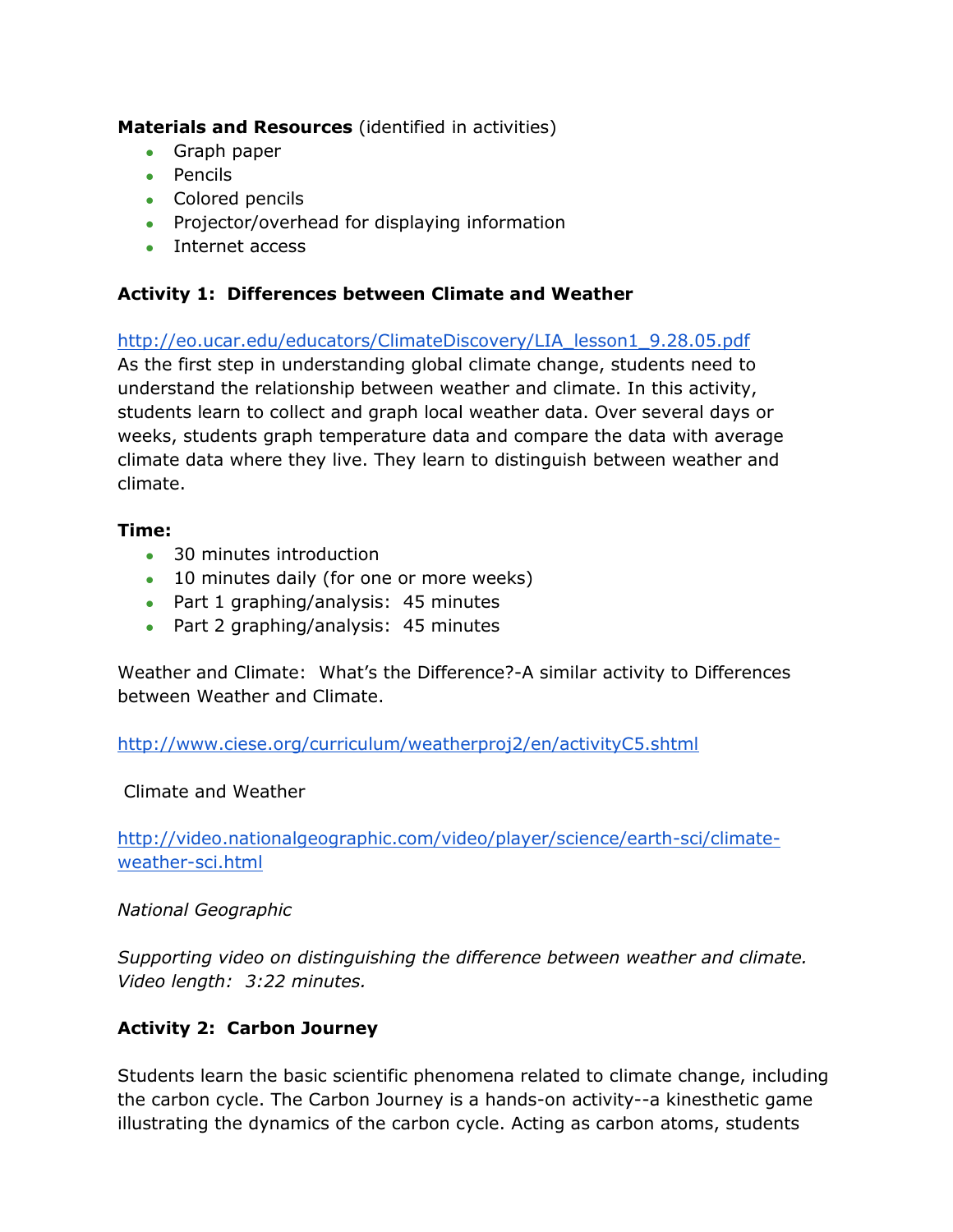travel from one carbon reservoir to another. At each reservoir they determine, by rolling dice, how long they stay in the reservoir or how likely it is that they will move to another carbon reservoir.

[http://www.andrill.org/education/elf\\_activities\\_1C.html](http://www.andrill.org/education/elf_activities_1C.html)

[http://www.andrill.org/education/Activities%20PDFs/1%20Energy/1C/](http://www.andrill.org/education/Activities%20PDFs/1%20Energy/1C/carbonJourneyWCredits.pdf) [carbonJourneyWCredits.pdf](http://www.andrill.org/education/Activities%20PDFs/1%20Energy/1C/carbonJourneyWCredits.pdf)

Time:

Two class periods for game and discussion

Materials:

- Beads to collect at each of the reservoirs in the journey (having a separate color for each bucket is recommended)
- **Bracelet string to hold beads in order**
- Buckets to represent reservoirs: Oceans, Plants, Soils, Atmosphere, Animals, Fossil Fuels, Rock, etc., labeled with photographs or pictures of carbon storage types
- Graphic of the carbon cycle
- Cardboard cubes with processes
- Labels and pictures for carbon reservoirs
- Scissors to cut out labels and string
- Glue sticks or tape -- to affix labels to buckets and cubes
- Carbon journey station labels

#### **Activity 3: Climate Change and the Greenhouse Effect**

The students will be introduced to the greenhouse effect and how it is heavily influenced by carbon emissions through a demonstration and/or hands-on lab activity. In this activity, students construct a physical model and discover that air trapped in a container will heat up more than air in an open container. The experiment/demonstration is followed by viewing a short video about the greenhouse effect and how it causes changes in global temperatures.

Time: 1 class period (approximately 45 minutes)

THE GREENHOUSE ACTIVITY IN A JAR

<http://sln.fi.edu/tfi/activity/earth/earth-5.html>

Materials (for every group of four students):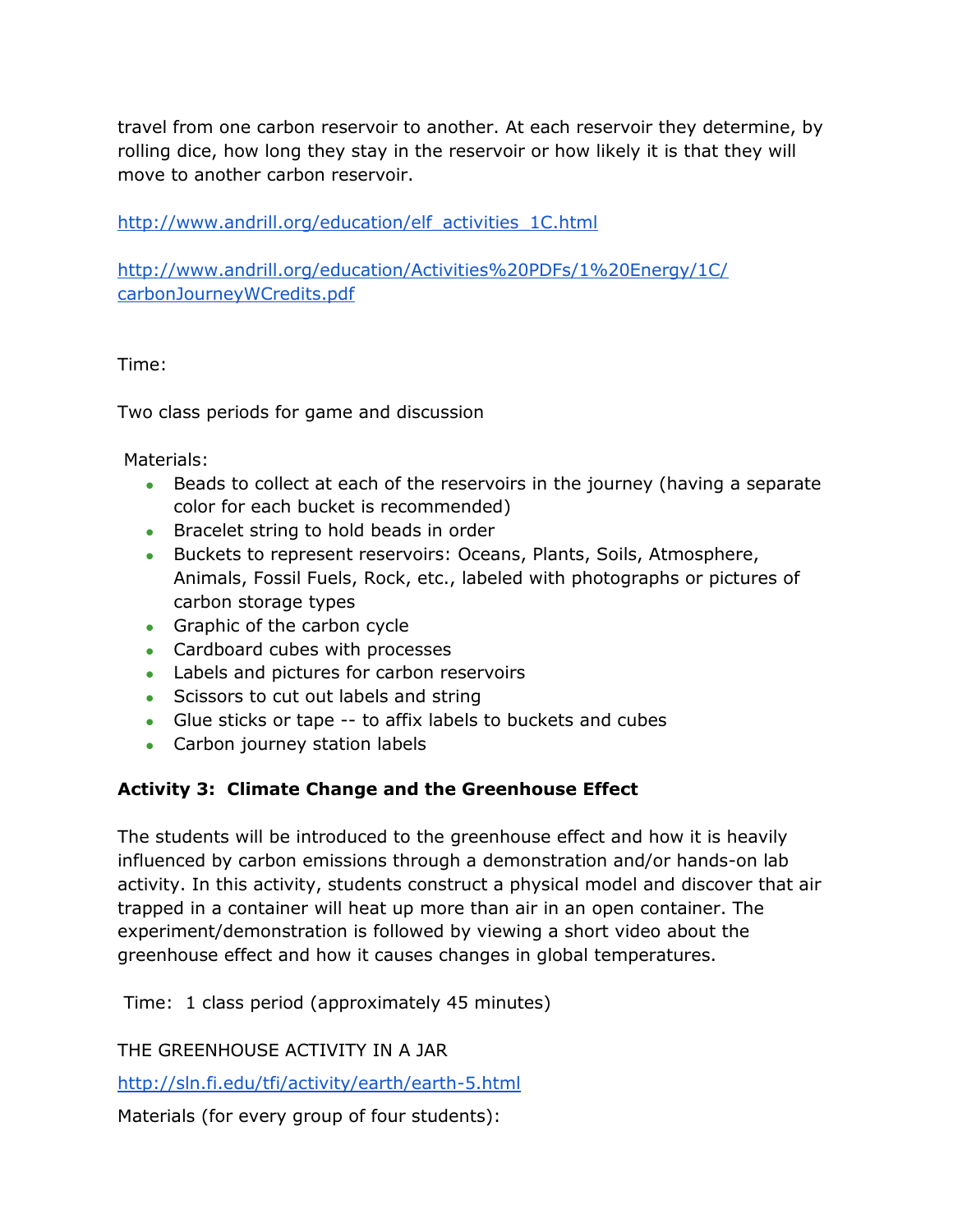- 2 Small thermometers
- 1 Jar or other see-through container
- 1 Clock or watch
- 1 Copy of the worksheet
- Sunlamp or access to a sunny area to perform the experiment

#### A HOME RUN ON STEROIDS: BASEBALL AND CLIMATE CHANGE

<http://www.climatecentral.org/blogs/steroids-baseball-and-climate-change>

#### *National Center for Atmospheric Research, Climate Central*

This short cartoon video uses a simple baseball analogy (steroid use increases probability of hitting home runs) to explain how small increases in greenhouse gases can cause global temperature changes and increase the probability of extreme weather events.

Video length: 2:04 minutes

#### GLOBAL WARMING FAQ, NOAA SATELLITE AND INFORMATION SERVICE

#### <http://www.ncdc.noaa.gov/oa/climate/globalwarming.html>

The National Oceanic and Atmospheric Administration created this page to help kids (and adults!) learn more about the greenhouse effect and how it is impacting our planet.

Global Warming Movie, EPA Kids Sit[ehttp://epa.gov/climatechange/kids/](http://epa.gov/climatechange/kids/global_warming_version2.html) [global\\_warming\\_version2.html](http://epa.gov/climatechange/kids/global_warming_version2.html)

This website, from the Environmental Protection Agency, provides an animated step-bystep breakdown of the greenhouse effect. The animation is narrated by two young students and is presented in kid-friendly language.

PHOTOSYNTHESIS, TREES, AND THE GREENHOUSE EFFECT, NATIONAL GEOGRAPHIC XPEDITIONS

#### <http://www.nationalgeographic.com/xpeditions/lessons/08/g68/brainpopphoto.html>

Designed for grades 6–8, this lesson plan leads students in a lab that will help them understand where greenhouse gases come from and also help them begin to think about how we can regulate greenhouse gases.

#### CLIMATE SCIENCE IN A NUTSHELL: WHERE CARBON DIOXIDE COME FROM?

[http://www.planetnutshell.com/videos/climate-science-in-a-nutshell-5-where-does-carbon](http://www.planetnutshell.com/videos/climate-science-in-a-nutshell-5-where-does-carbon-dioxide-come-from)[dioxide-come-from](http://www.planetnutshell.com/videos/climate-science-in-a-nutshell-5-where-does-carbon-dioxide-come-from)

#### *Planet Nutshell, Utah Education Network*

This short video discusses where carbon dioxide, the gas that is mainly responsible for warming up our planet and changing the climate, comes from. It discusses how the rise in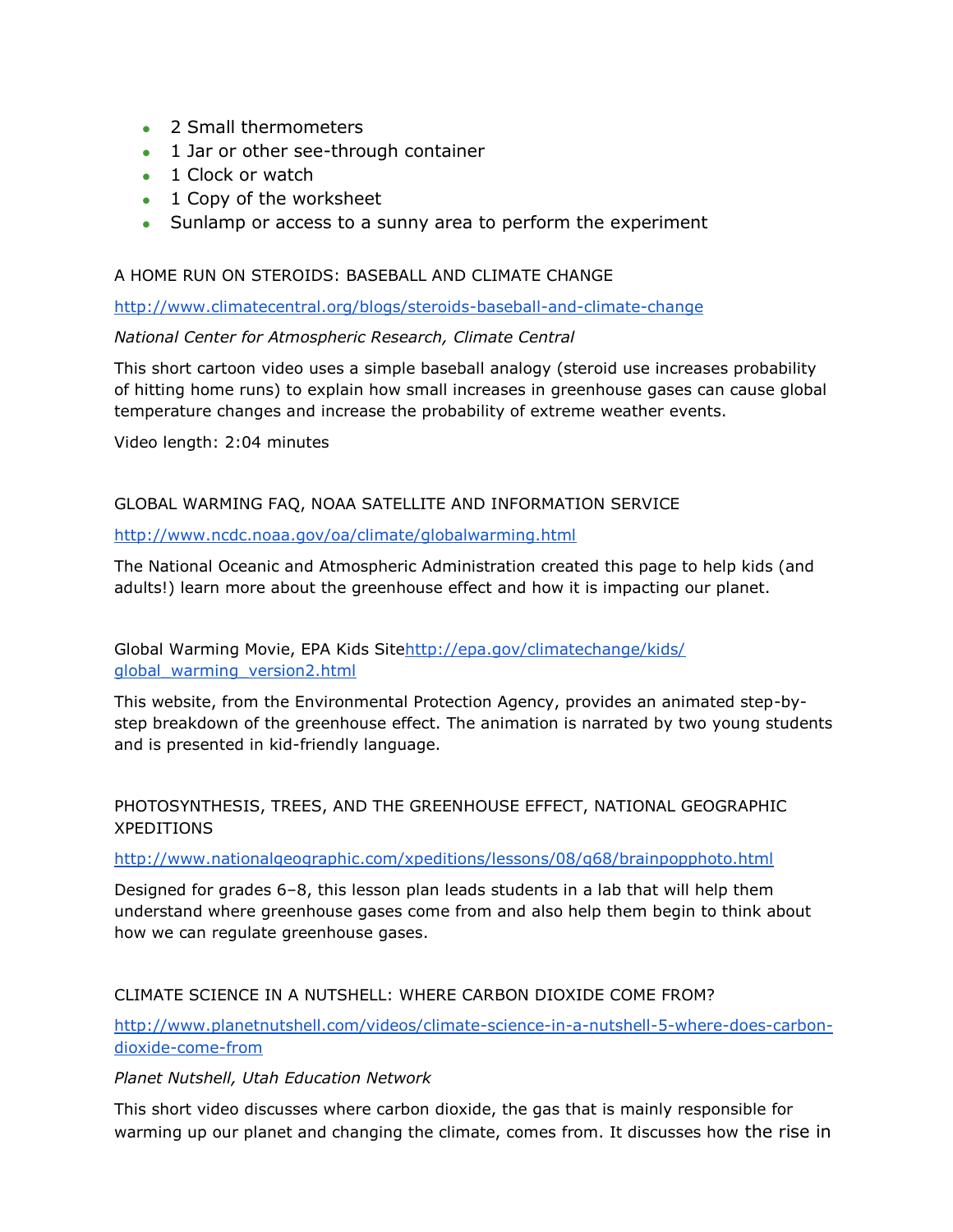atmospheric carbon dioxide comes directly from the burning of fossil fuels and indirectly from the human need for energy.

*Video length: 2:49 minutes.*

NPR short videos about carbon and global warming[.http://www.npr.org/news/](http://www.npr.org/news/specials/climate/video/) [specials/climate/video/](http://www.npr.org/news/specials/climate/video/)

#### **Activity 4: Energy**

In these activities and videos, students learn about sources of energy, how much energy typical appliances and electronics use, and how much carbon dioxide is released to produce the energy.

PLUGGED IN TO  $CO<sub>2</sub>$ 

[http://www.windows2universe.org/teacher\\_resources/teach\\_pluggedCO2.html](http://www.windows2universe.org/teacher_resources/teach_pluggedCO2.html)

*Lisa Gardiner, Marie Johnson, Jonathan Hoffman, Windows to the Universe*

In this classroom activity, students measure the energy use of various appliances and electronics and calculate how much carbon dioxide (CO2) is released to produce that energy.

Time: 1-2 class periods

Materials:

- Kill-a-Watt meter
- Power strip and outlet
- A collection of small appliances and lamps (may include toaster, microwave, hairdryer, lamp with CFL, lamp with incandescent bulb, cell phone and charger, laptop and charger, iPod and charger, CD player, TV, DVD, video game player, blender, nightlight, vacuum, coffee maker, fan)
- Pencils

#### ENERGY SOURCES

This video provides an introduction to benefits and limitations of many sources of energy including fossil fuels, nuclear, hydro, wind, solar, geothermal, and biomass. It also discusses hydrogen and hybrid cars.

*Video length: 6:09 min.*

<http://www.pbslearningmedia.org/resource/phy03.sci.ess.earthsys.energysource/>

*WGBH - PBS, Teachers' Domain*

#### SOLUTIONS AND SERVICE PROJECTS

Students learn about the impact of climate change and what they can do to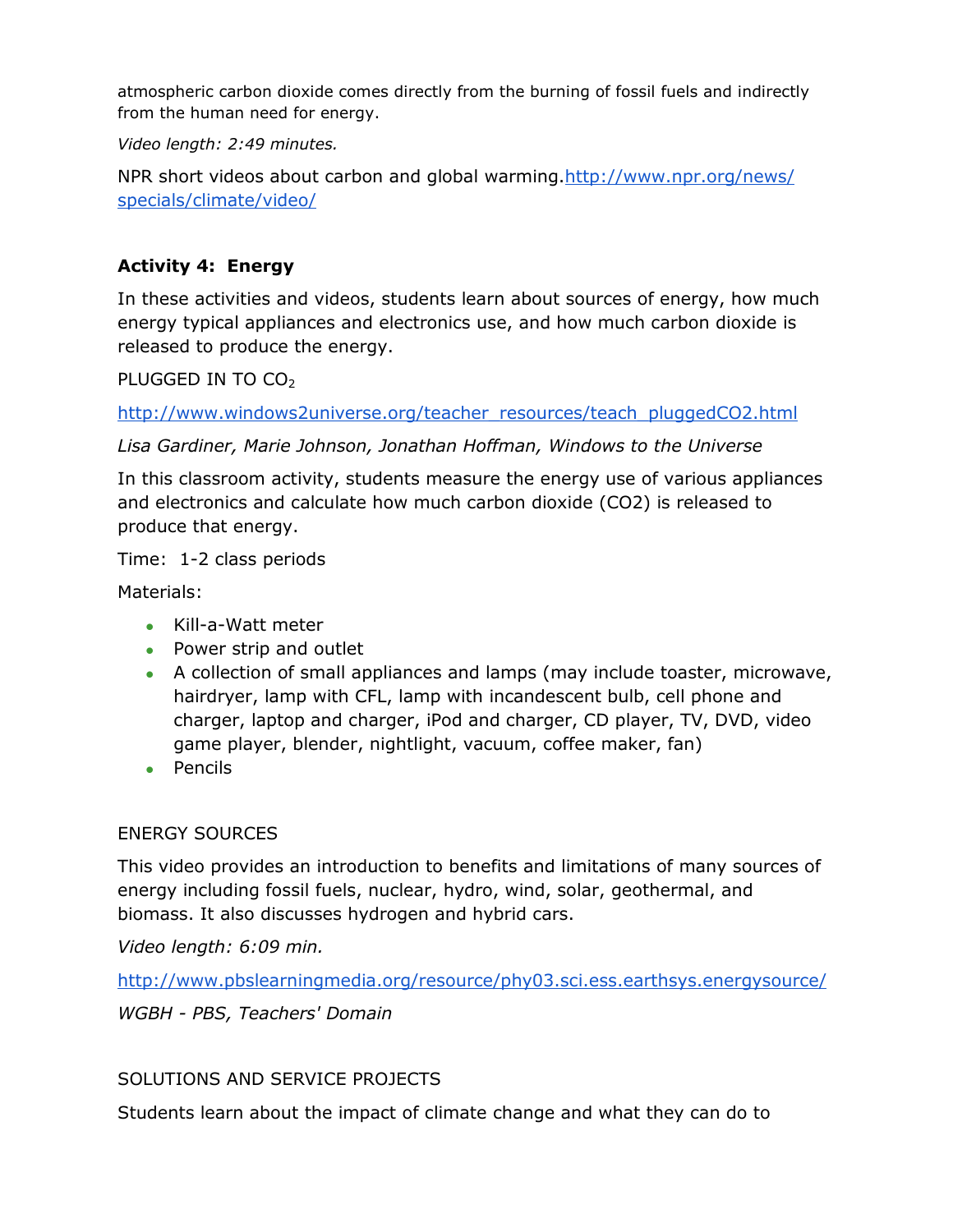reduce their individual and school's carbon footprint. Students view a music video on the causes and effect of climate change and then view a short video on how one individual has worked to reduce his family's carbon footprint. The students conduct an action project by participating in the National Wildlife Federation's Cool School Challenge. Students conduct an energy audit of their school and propose ways of reducing their school's energy use.

#### TAKE AIM AT CLIMATE CHANGE

#### <http://passporttoknowledge.com/polar-palooza/whatyoucando/taacc/>

This music video features a rap song about some of the causes and effects of climate change with the goal of increasing awareness of climate change and how it will impact nature and humans. The website also includes links to short fact sheets with lyrics to the song that are annotated with the sources of the information in the lyrics. Video length 4 minutes

#### A STRICT CARBON DIET

#### <http://www.pbs.org/wgbh/nova/tech/carbon-diet.html>

#### Doug Hamilton, Producer, NOVA (WGBH-TV)

This short video follows San Francisco inventor and engineer Saul Griffith as he determines his family's carbon footprint and develops a special cargo bike to further reduce his individual footprint. This video highlights innovation, creativity, and design as solutions to problems. The overall message is inspiring and proactive.

*Video length: 2:58 min.*

#### THE COOL SCHOOL CHALLENGE-NATIONAL WILDLIFE FEDERATION ECO-SCHOOLS PROGRAM

Students challenge classrooms to reduce their carbon emissions and use a carbon calculator to evaluate progress. Students conduct classroom energy audits and identify major sources of carbon dioxide emissions and ways to reduce their school's energy use. The Cool School Challenge is an educational program intended to engage students and teachers in practical strategies to reduce carbon dioxide (CO2) and other greenhouse gas emissions schoolwide. Through improved energy efficiency, reduced consumption, increased recycling, and changes in transportation behaviors, Challenge participants will learn how simple actions, taken together, can create a climate of change.

Action project that includes an energy audit, evaluation and action project. Elementary and secondary materials.

<http://www.nwf.org/Eco-Schools-USA/Become-an-Eco-School/Cool-School-Challenge.aspx>

#### **Additional Activities and Resources**

*National Wildlife Federation, Climate Change 101*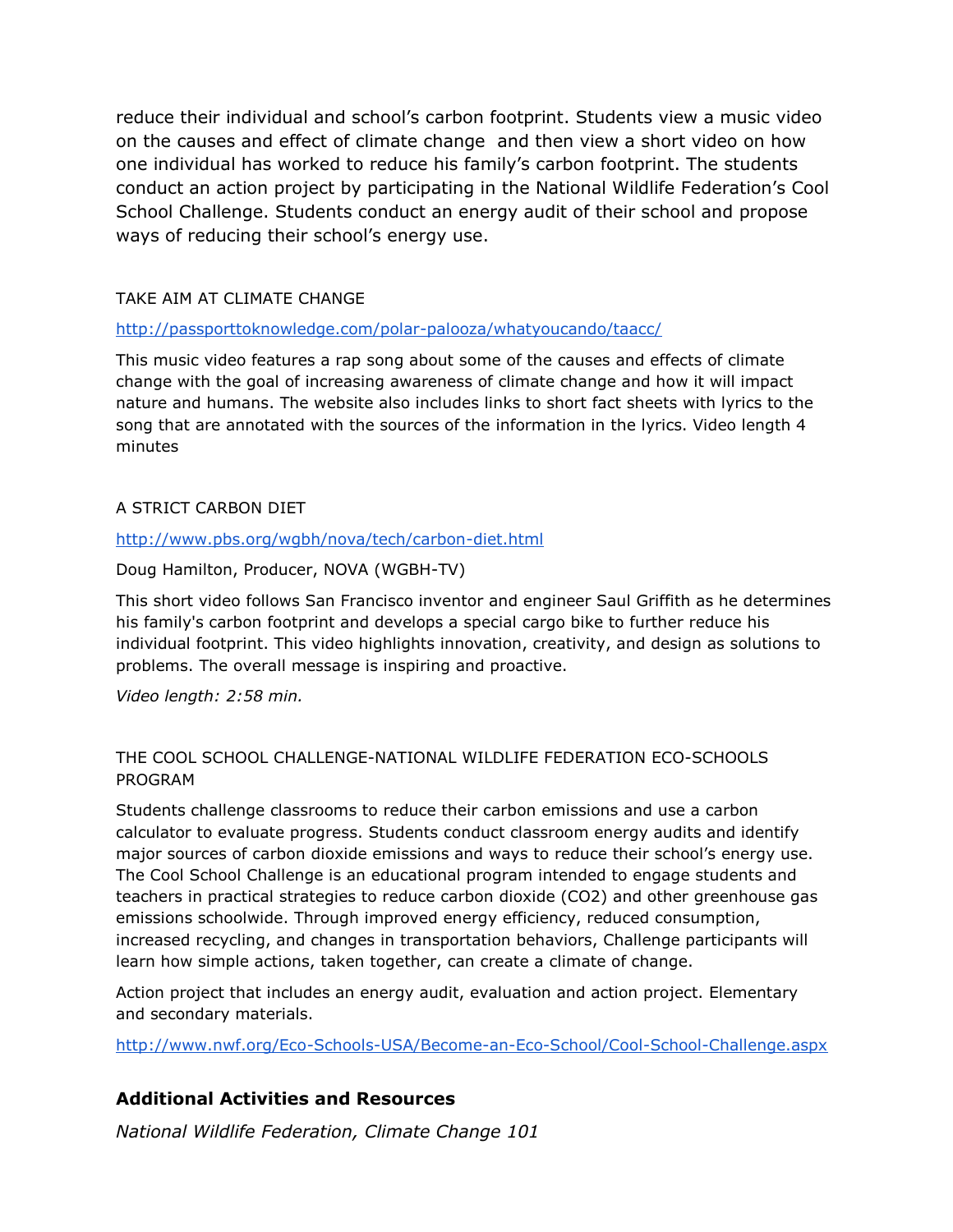NWF provides information for kids about climate change and lesson plans for the classroom on how climate change in impacting wildlife.

<http://climateclassroomkids.org/>

#### *Climate Change Live*

<http://climatechangelive.org/index.php?pid=180#4>

#### CURRICULUM RESOURCES

*Global Warming & the Greenhouse Effect*. Great Explorations in Math and Science (GEMS), Lawrence Hall of Science, University of California at Berkeley.

*Climate Change: Connections and Solutions*. An interdisciplinary Curriculum. Facing the Future[.www.facingthefuture.org.](http://www.facingthefuture.org/) Curriculum is under their free downloads section.

*National Wildlife Federation: Energy Conservation Did I Remember to...*

<http://www.nwf.org/pdf/Schoolyard%20Habitats/EnergyConservation.pdf>

Lessons designed to engage student in learning good conservation techniques and practices to use at home and at school. Grades 4-6

#### **Grade Band: 6-8**

#### **Unit Name: Arctic Investigations**

| Next Generation Science Standards for Grades 6-8 |                                                                                                                                                                                                                                                                                                                                                                                                                                                                                                                                                                |  |
|--------------------------------------------------|----------------------------------------------------------------------------------------------------------------------------------------------------------------------------------------------------------------------------------------------------------------------------------------------------------------------------------------------------------------------------------------------------------------------------------------------------------------------------------------------------------------------------------------------------------------|--|
| Disciplinary Core Ideas                          |                                                                                                                                                                                                                                                                                                                                                                                                                                                                                                                                                                |  |
| Category of Standard                             | Standard                                                                                                                                                                                                                                                                                                                                                                                                                                                                                                                                                       |  |
| ESS3.D: Global Climate Change                    | Human activities, such as the release of<br>greenhouse gases from burning fossil<br>fuels, are major factors in the current rise<br>in Earth's mean surface temperature<br>(global warming). Reducing the level of<br>climate change and reducing human<br>vulnerability to whatever climate changes<br>do occur depend on the understanding of<br>climate science, engineering capabilities,<br>and other kinds of knowledge, such as<br>understanding of human behavior and on<br>applying that knowledge wisely in<br>decisions and activities. (MS-ESS3-5) |  |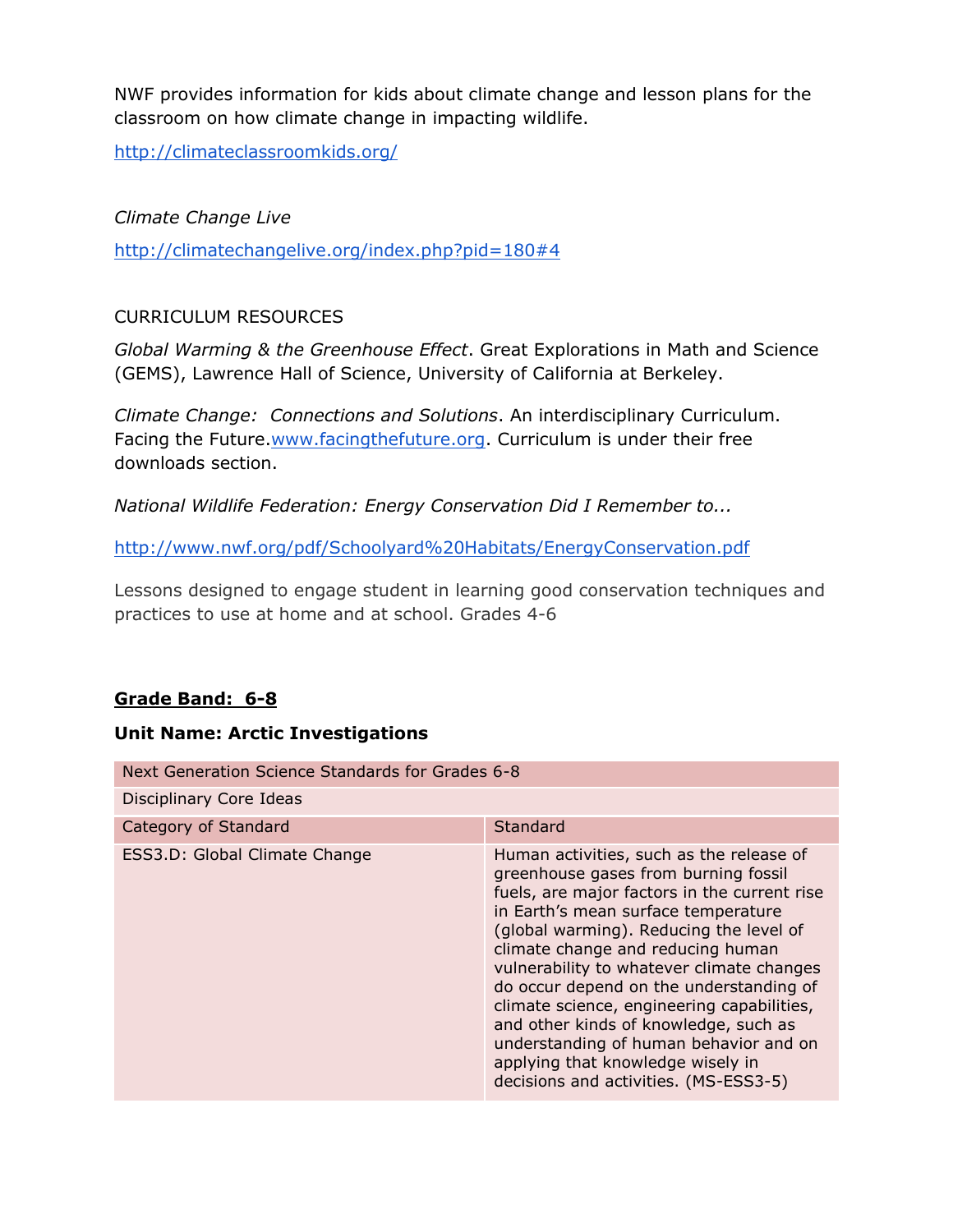| ESS3.C: Human Impacts on Earth Systems | Human activities have significantly altered<br>the biosphere, sometimes damaging or<br>destroying natural habitats and causing<br>the extinction of other species. But<br>changes to Earth's environments can have<br>different impacts (negative and positive)<br>for different living things. (MS-ESS3-3) |
|----------------------------------------|-------------------------------------------------------------------------------------------------------------------------------------------------------------------------------------------------------------------------------------------------------------------------------------------------------------|
| Performance Expectations               |                                                                                                                                                                                                                                                                                                             |
| Category of Standard                   | Standard                                                                                                                                                                                                                                                                                                    |
| $MS-LS2-1$                             | Analyze and interpret data to provide<br>evidence for the effects of resource<br>availability on organisms and populations<br>of organisms in an ecosystem.                                                                                                                                                 |
| $MS-LS2-4$                             | Construct an argument supported by<br>empirical evidence that changes to<br>physical or biological components of an<br>ecosystem affect populations.                                                                                                                                                        |
| MS-ESS3-5                              | Ask questions to clarify evidence of the<br>factors that have caused the rise in global<br>temperatures over the past century.                                                                                                                                                                              |
| $MS-ESS3-2$                            | Analyze and interpret data on natural<br>hazards to forecast future catastrophic<br>events and inform the development of<br>technologies to mitigate their effects.                                                                                                                                         |

#### **Unit Overview**

By participating in inquiry-based activities, students become climate scientists as they investigate rapid changes happening in the Arctic regions. Students will use real data collected by climate scientists to determine the rate and severity of changes such as melting sea ice, population declines, and impacts on local peoples. The unit will conclude with activities geared toward a reduction of energy and natural resources that will help students connect their lifestyle choices to reducing the rate of changes in the Arctic.

#### **Unit Goals**

[CLEAN](http://cleanet.org/index.html) is the Climate Literacy and Energy Awareness Network [\(http://cleanet.org/](http://cleanet.org/index.html) [index.html\)](http://cleanet.org/index.html). Using activities from **CLEAN**, the students will investigate the following questions:

- How is climate change impacting the Arctic region?
- What is causing these changes?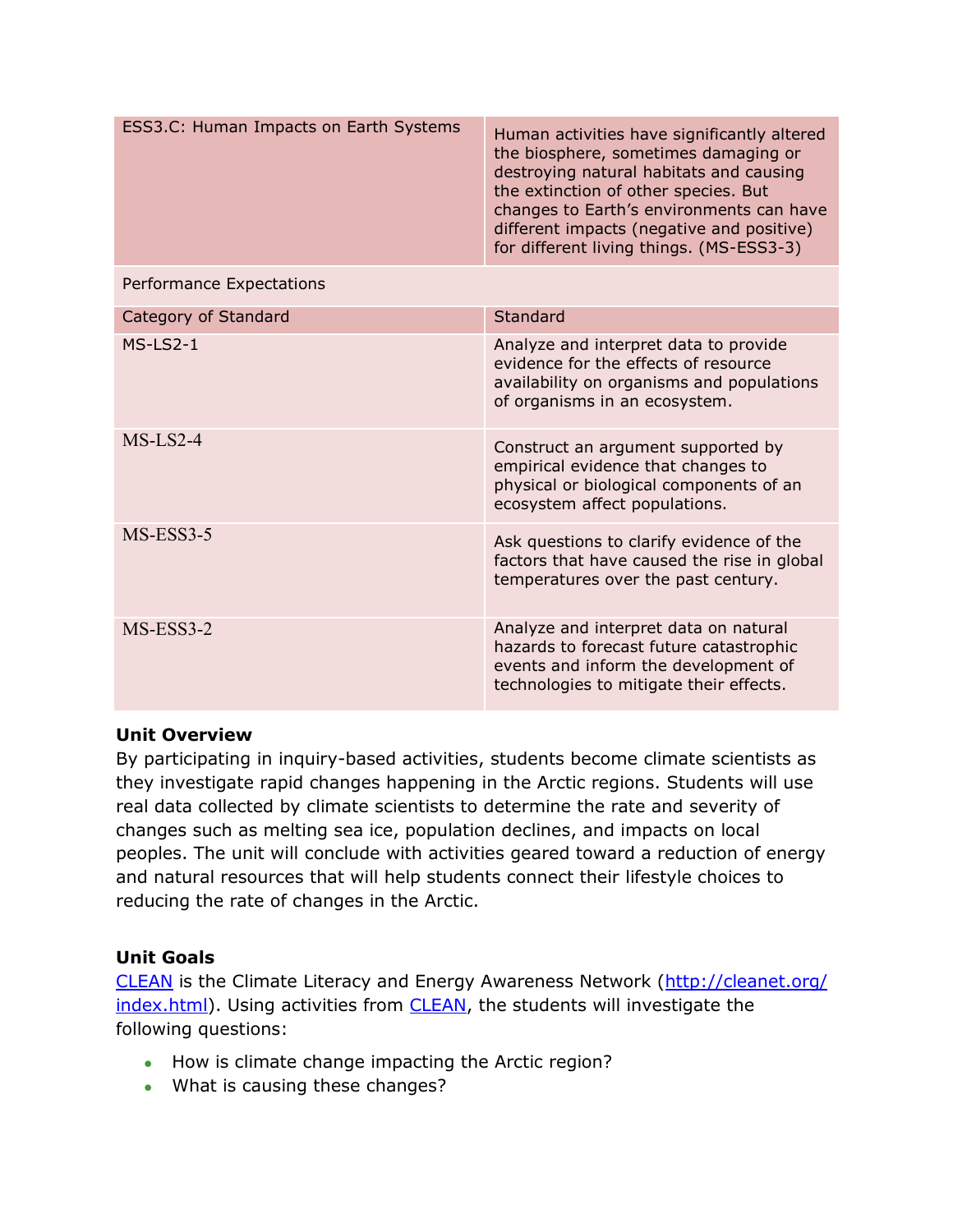- How do scientists track changes? Predict future climate?
- How does arctic climate change affect people, wildlife, global climate?
- What can we do?

#### **Time Requirements**

The time requirements for each activity are only an estimate. This unit can be done in its entirety within a whole year, within a semester or over several weeks. Teachers can pick and choose various activities to accommodate for time constraints.

#### **Materials**

Materials needed for entire unit (see activity links for specific materials):

- Computer/iPad with internet access
- Pencils
- Notebook/scrap paper
- Posterboard
- Markers
- Graph paper
- Projector or Smart Board

#### **Additional Resources**

#### SEA ICE INDEX ANIMATION TOOL

#### [http://nsidc.org/data/seaice\\_index/archives/image\\_select.html](http://nsidc.org/data/seaice_index/archives/image_select.html)

*Summary:* This visualization presents a collection of sea ice data taken over a period of 34 years. Selected data can be animated to show changes in sea ice extent over time. Data is added by the National Snow and Ice Data Center as it becomes available.

#### COMBATING GLOBAL WARMING MIND MAP

<http://media.learningfundamentals.com.au/combating-global-warming-map.jpg> *Summary:* An attractive concept/mind map that illustrates various human strategies for responding to climate change. It was developed by a psychologist and not by an educator or scientist but can be used to inspire discussion and artistic representations of the human dimension to climate and energy issues.

#### **Activity 1: How is climate change impacting the Arctic region? (photo comparison activity only)**

Investigation 4 - Changes in Our Local Environment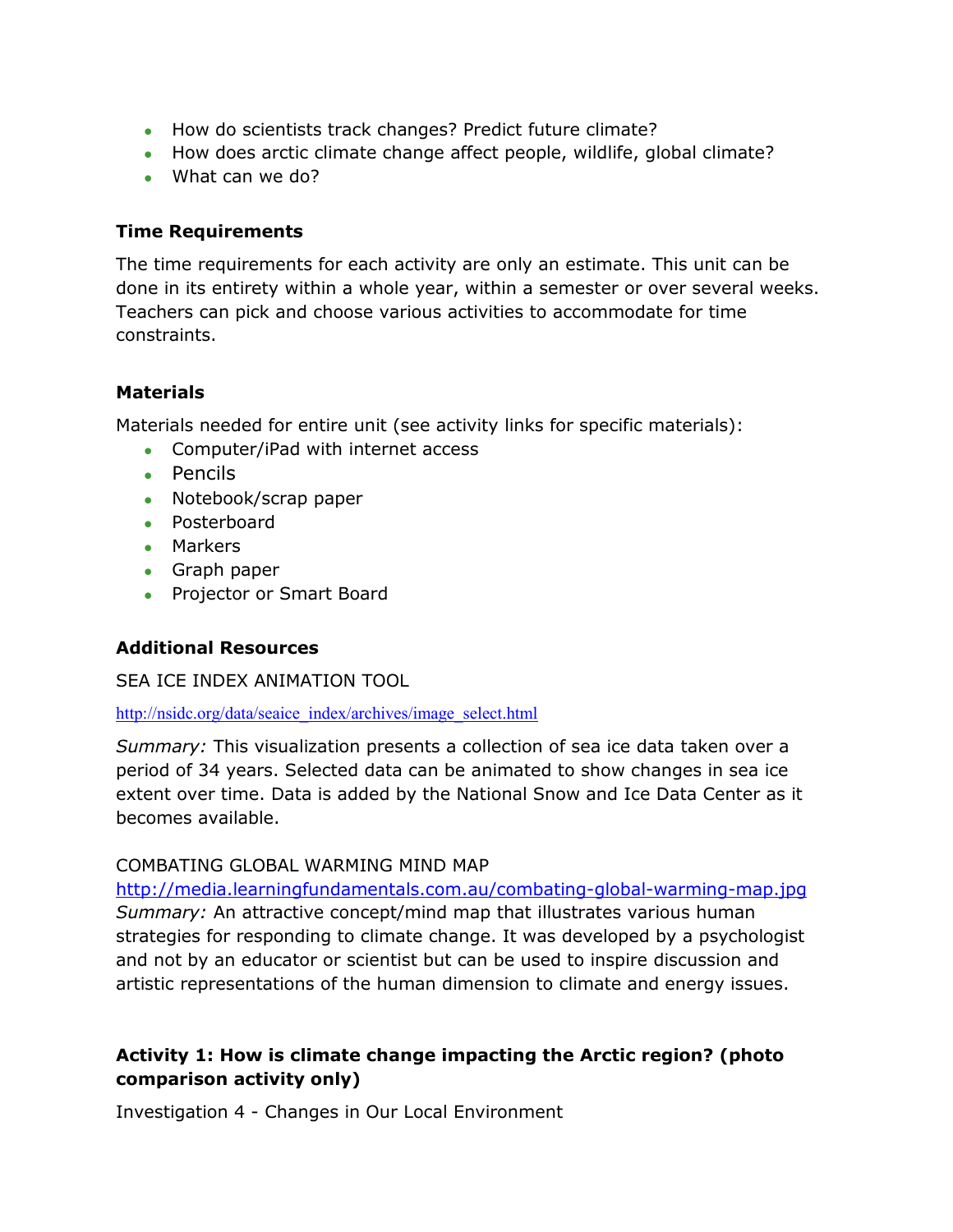#### <http://seagrant.uaf.edu/marine-ed/curriculum/grade-8/investigation-4.html>

Time: One to two 45-minute periods to complete photo comparison activity

Summary: Based on the information and photos they acquired from the interview, students return to photo locations to observe and record changes. Finally, they develop ideas about potential impacts of a warming climate on the ecosystem that surrounds the students.

#### **Activity 2: What is causing these changes?**

GREENHOUSE GASES EXPOSED [http://www.ecohealth101.org/index.php?](http://www.ecohealth101.org/index.php?option=com_content&view=article&id=180%3Ateachers-lp-greenhouse-article&catid=130&Itemid=272) [option=com\\_content&view=article&id=180%](http://www.ecohealth101.org/index.php?option=com_content&view=article&id=180%3Ateachers-lp-greenhouse-article&catid=130&Itemid=272) [3Ateachers-lp-greenhouse](http://www.ecohealth101.org/index.php?option=com_content&view=article&id=180%3Ateachers-lp-greenhouse-article&catid=130&Itemid=272)[article&catid=130&Itemid=272](http://www.ecohealth101.org/index.php?option=com_content&view=article&id=180%3Ateachers-lp-greenhouse-article&catid=130&Itemid=272)



Time: One 45-minute period

Summary: In this activity, students learn about the relationship between greenhouse gases and global warming through a simple teacher demo or hands-on lab activity. Everyday materials are used: beakers, baking soda, vinegar, candle, thermometers, heat source such as a goose-necked lamp, etc. Students shine a light onto three thermometers: a control, an upside down beaker w/ a thermometer and air, and a beaker in which CO2 had been poured.

USING THE VERY, VERY SIMPLE CLIMATE MODEL IN THE CLASSROOM [http://www.windows2universe.org/teacher\\_resources/teach\\_climatemodel.html](http://www.windows2universe.org/teacher_resources/teach_climatemodel.html) Time: Two 45-minute periods

Summary: Through a simple online model, students learn about the relationship between average global temperature and carbon dioxide emissions while predicting temperature change over the 21st Century.

#### **Activity 3: How do scientists track changes? Predict future climate? (Teacher picks one)**

1) WHITHER ARCTIC SEA ICE?

<http://serc.carleton.edu/eet/seaice/index.html>

Time: Two or three 45-minute periods

Summary: In this activity, students work with real datasets to investigate a real situation regarding disappearing Arctic sea ice. The case study has students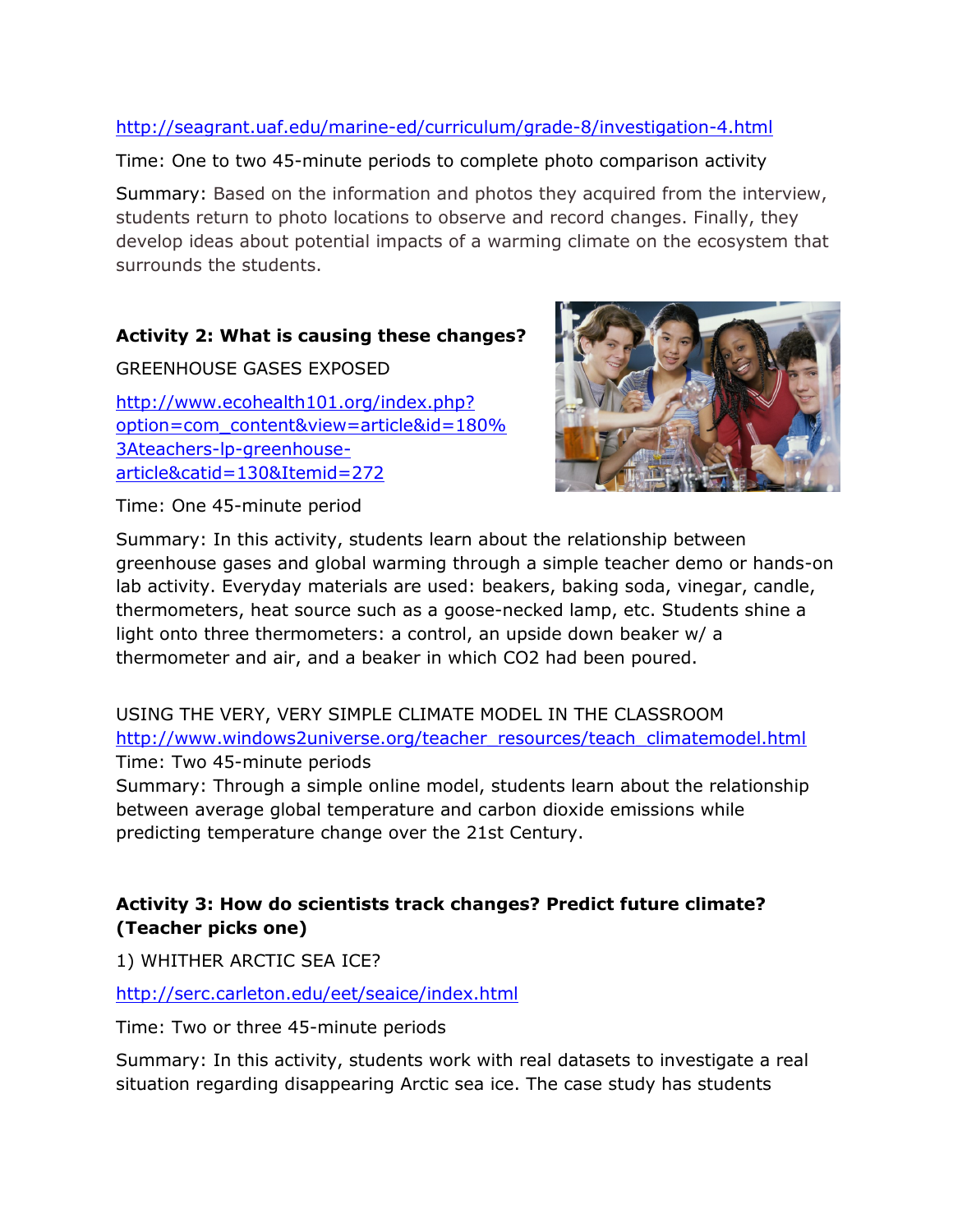working side-by-side with a scientist from the National Snow and Ice Data Center and an Inuit community in Manitoba.

# 2) GETTING TO THE CORE OF CLIMATE CHANGE

How can we use ice core data from the polar regions to investigate changes in Earth's climate past, present, and future?

[http://tea.armadaproject.org/activity/leppik/](http://tea.armadaproject.org/activity/leppik/gettingtothecoreofclimatechange_main.html) [gettingtothecoreofclimatechange\\_main.html](http://tea.armadaproject.org/activity/leppik/gettingtothecoreofclimatechange_main.html)

Time: Four to five 45-minute periods

Summary: Students investigate climate changes going back thousands of years by graphing and analyzing ice core data from Greenland and Antarctica. They use information about natural and human-caused changes in the atmosphere to formulate predictions about the Earth's climate.

#### **Activity 4: How does arctic climate change affect people, wildlife, global climate?**

PFOPLE

*Eyewitnesses to Change:*[http://forces.si.edu/arctic/pdf/ACT%](http://forces.si.edu/arctic/pdf/ACT%201_EYEWITNESS.pdf) [201\\_EYEWITNESS.pdf](http://forces.si.edu/arctic/pdf/ACT%201_EYEWITNESS.pdf)

Link to video: [http://forces.si.edu/arctic/video/eyewitness.html.](http://forces.si.edu/arctic/video/eyewitness.html)

Time: Two 45-minute periods

Summary: Students explore recent changes in the Arctic's climate that have been observed and documented by indigenous Arctic residents. Students watch a video, take notes, and create a concept map. Students also examine historical weather data for an Arctic community.

#### WILDLIFE

Students can choose one activity to complete for this section.

1) *Changes Ahoof: Could Climate Change Affect Arctic Caribou?*

[http://forces.si.edu/arctic/pdf/ACT%205\\_CHANGES%20AHOOF.pdf](http://forces.si.edu/arctic/pdf/ACT%205_CHANGES%20AHOOF.pdf) 

Time: One 45-minute period

Summary: Students run a simplified computer model and create board games to explore how climate conditions can affect caribou—the most abundant grazing animal in the Arctic.

2) *March of the Polar Bears: Global Change, Sea Ice, and Wildlife Migration*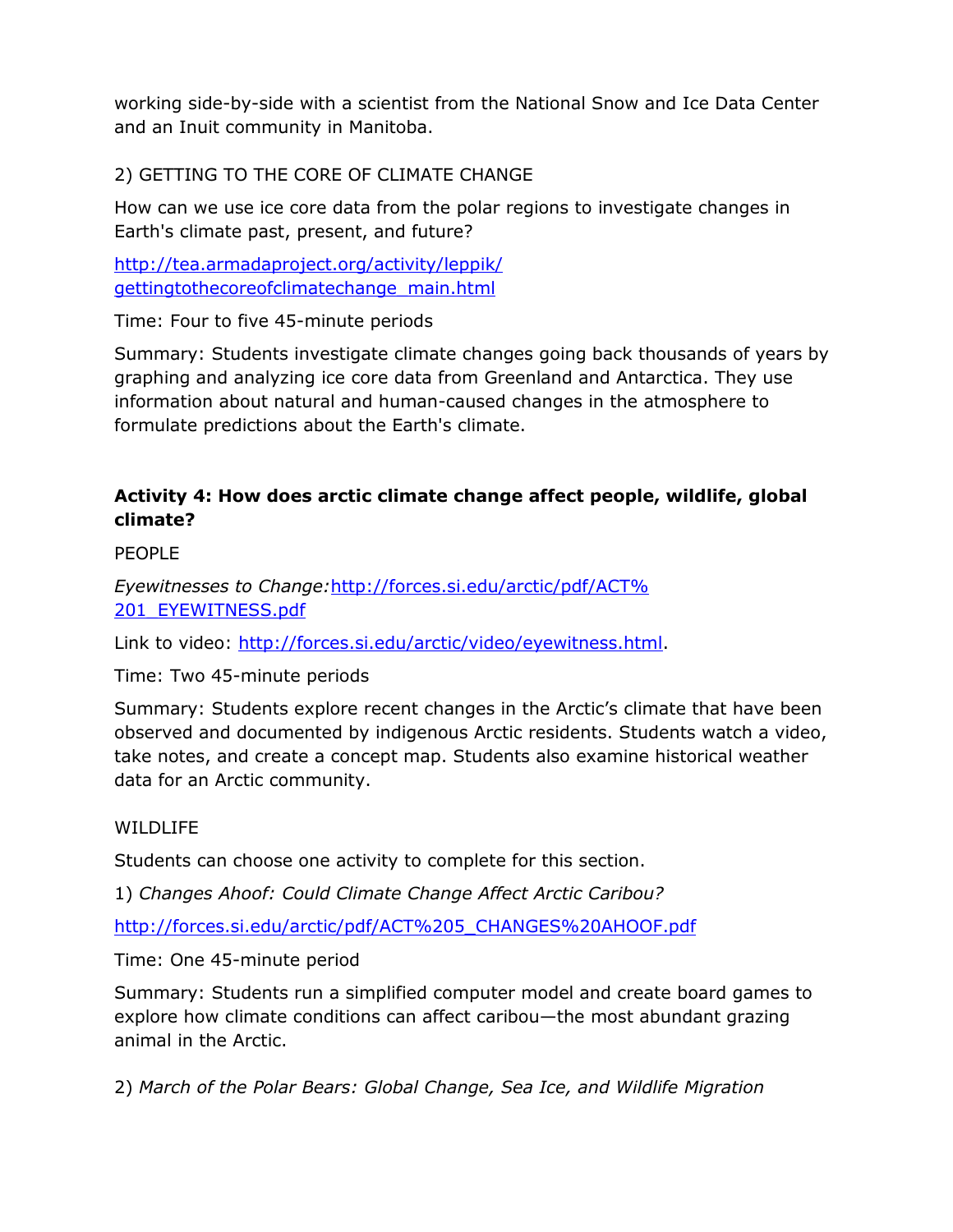#### [http://mynasadata.larc.nasa.gov/lesson-plans/1332-2/?page\\_id=474?&passid=90](http://mynasadata.larc.nasa.gov/lesson-plans/1332-2/?page_id=474?&passid=90)

#### Time: Two 45-minue periods

Summary: Students will use NASA satellite data to study temperature and snowice coverage in the South Beaufort Sea, Alaska. The data can be used to correlate with USGS ground tracking of polar bears, and to relate this to global change, sea ice changes, and polar bear migration. The data can be used to draw conclusions surrounding any migration patterns in the region.

# GLOBAL CLIMATE (FEEDBACK EFFECTS)

*Changing Planet: Thawing Permafrost and Methane (Video)* <http://www.nbclearn.com/changingplanet/cuecard/52627>

Time: 20-25 minutes to watch video and discuss with class

Summary: This video examines the thawing of permafrost due to changes in climate and shows examples of the impacts that warming temperatures have on permafrost in the Arctic, including the release of the greenhouse gas methane. Dramatic results are shown, including sink holes forming on the landscape and beneath buildings, roads, and other infrastructure, causing some communities to relocate.

#### UNDERSTANDING ALBEDO

[http://www.arcticclimatemodeling.org/lessons/acmp/](http://www.arcticclimatemodeling.org/lessons/acmp/acmp_912_ClimateChange_UnderstandingAlbedo.pdf) [acmp\\_912\\_ClimateChange\\_UnderstandingAlbedo.pdf](http://www.arcticclimatemodeling.org/lessons/acmp/acmp_912_ClimateChange_UnderstandingAlbedo.pdf)

Time: One 45-minute period

Summary*:* Students learn about albedo and the ice albedo feedback effect as it relates to snow, ice, and the likely results of reduced snow and ice cover on global temperatures.

#### **Activity 5: What can we do?**

PLUGGED IN TO CO2

[http://www.windows2universe.org/teacher\\_resources/teach\\_pluggedCO2.html](http://www.windows2universe.org/teacher_resources/teach_pluggedCO2.html)

Time: One to two 45-minute class periods

Summary: Students investigate various appliances and electronics, discovering how much energy each uses and how much carbon dioxide (CO2) is released to produce that energy.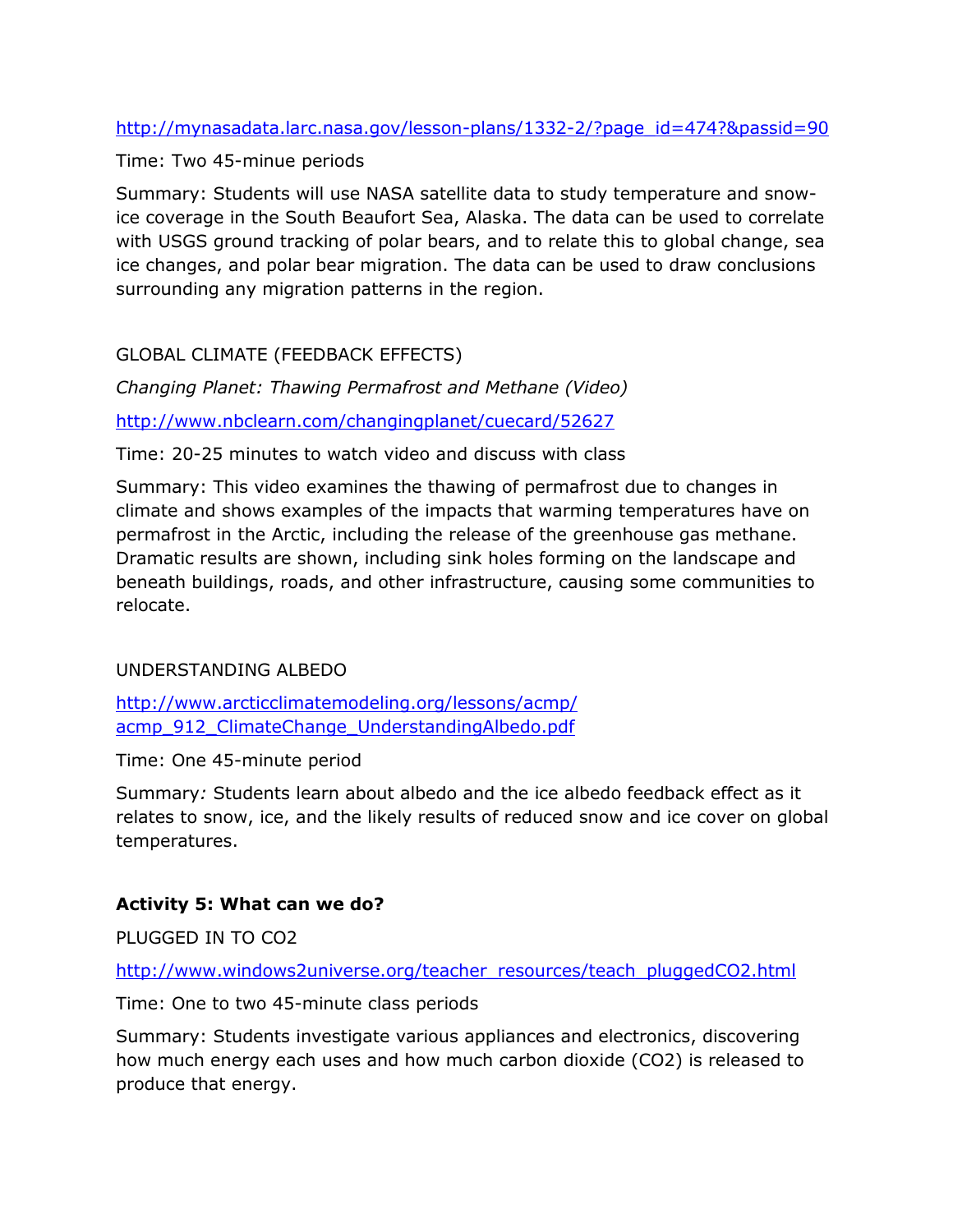#### THE LIFESTYLE PROJECT

#### <http://serc.carleton.edu/introgeo/enviroprojects/lifestyle.html>

Time: Can be completed during entire unit or as an independent unit to complement this one

Summary: This three-week project challenges students to learn about environmental alternatives by modifying their own lifestyles. Throughout the project, students reduce their impacts on the environment by changing the way in which they live from day to day.

#### **Grade Band: 9-12**

#### **Unit Title: Large Volcanic Eruptions and How They Affect Climate Change**

| <b>Next Generation Science Standards:</b> |                                                                                                                                                                                                                                                                                                                                                                                                                                                                                                                                                                                                                                                                                                                                                                               |  |
|-------------------------------------------|-------------------------------------------------------------------------------------------------------------------------------------------------------------------------------------------------------------------------------------------------------------------------------------------------------------------------------------------------------------------------------------------------------------------------------------------------------------------------------------------------------------------------------------------------------------------------------------------------------------------------------------------------------------------------------------------------------------------------------------------------------------------------------|--|
| $HS-$<br>ESS <sub>2</sub> -<br>4.         | Use a model to describe how variations in the flow of energy into and out of<br>Earth's systems result in changes in climate. [Clarification Statement:<br>Examples of the causes of climate change differ by timescale, over 1-10<br>years: large volcanic eruption, ocean circulation; 10-100s of years: changes<br>in human activity, ocean circulation, solar output; 10-100s of thousands of<br>years: changes to Earth's orbit and the orientation of its axis; and 10-100s of<br>millions of years: long-term changes in atmospheric composition.]<br>[Assessment Boundary: Assessment of the results of changes in climate is<br>limited to changes in surface temperatures, precipitation patterns, glacial ice<br>volumes, sea levels, and biosphere distribution.] |  |
| $HS-$<br>ESS3-<br>5.                      | Analyze geoscience data and the results from global climate models to make<br>an evidence-based forecast of the current rate of global or regional climate<br>change and associated future impacts to Earth systems. [Clarification<br>Statement: Examples of evidence, for both data and climate model outputs<br>are for climate changes (such as precipitation and temperature) and their<br>associated impacts (such as on sea level, glacial ice volumes, or atmosphere<br>and ocean composition).] [Assessment Boundary: Assessment is limited to<br>one example of a climate change and its associated impacts.]                                                                                                                                                       |  |

**Unit Overview:** Students will begin to analyze data and the results of global climate models to predict how regional climate will be altered after a large volcanic eruption. Students will be able to show an understanding of how using models can help explain how the variations in the flow of energy into the atmosphere and geosphere can result in changes in our climate over a time period of 10 years. In this unit, students will analyze and create models from evidence collected from satellite photos and NOAA data and predict the future impacts on regional climate and possible impacts on the whole world. Students will analyze collected data over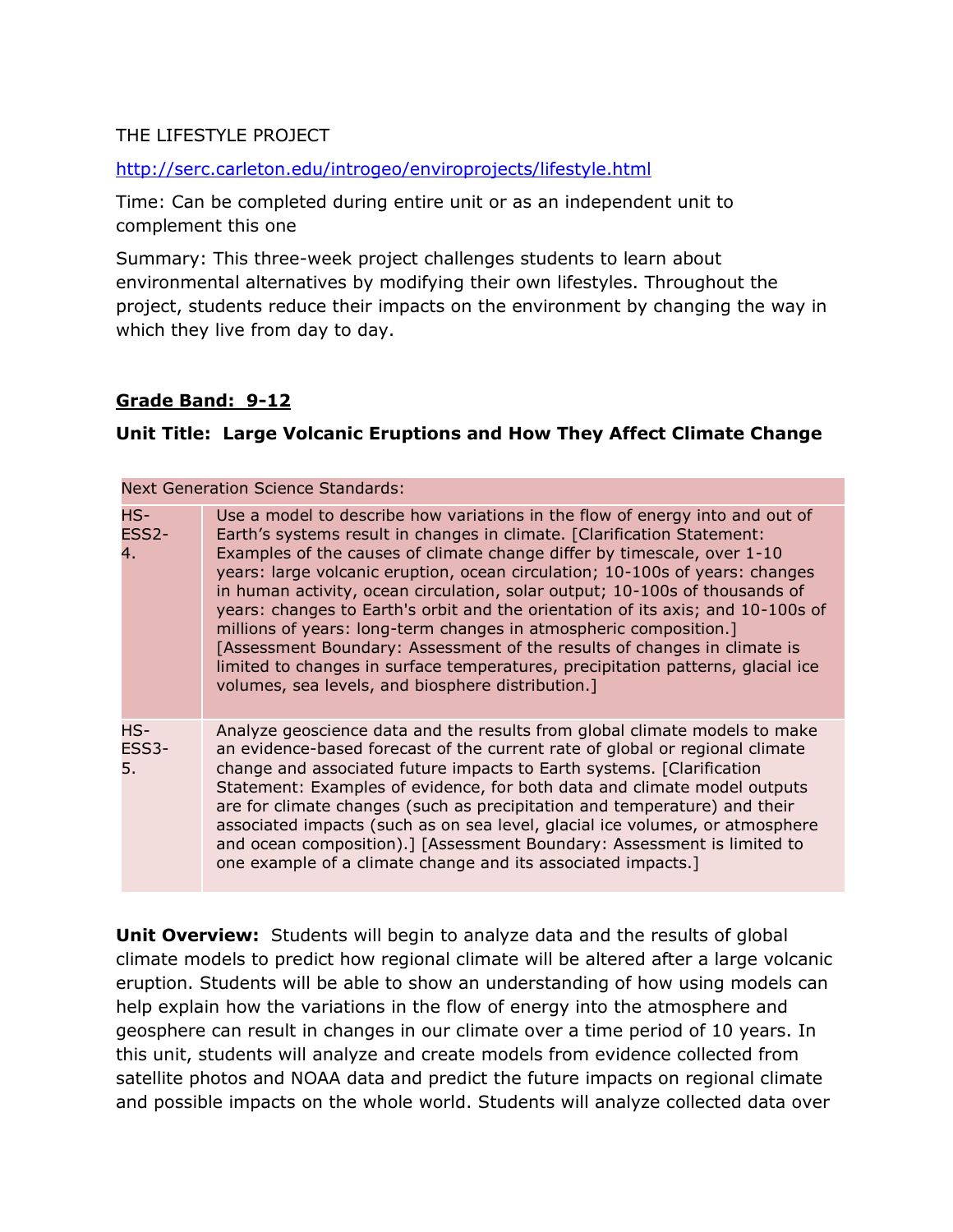time and create a model comparing data to that of other parts of the world. This analysis of data will demonstrate a growing mastery in understanding climate change.

#### **Unit Goals:**

- Students will analyze and create models from evidence collected from satellite photos and NOAA data.
- Students will analyze data collected over time and will look for patterns associated with time of year and compare local weather data to weather data in other parts of the world.
- Students will predict the future impact of the climate on the regional climate and possible impact on the whole world.

**Background Information:** *Scientific American* article – "How Do Volcanoes Affect Climate?"

<http://www.scientificamerican.com/article.cfm?id=how-do-volcanoes-affect-w>

**Time Requirements:** Estimated time to complete the activities with students is approximately 5 or 6 (50 minute) periods.

#### **Materials and Resources:**

- Computer(s) for researching volcanic eruptions
- Poster size map of the world
- Student pages from Activity A and B
- A blank 8.5  $\times$  11 in. map of the world with latitude and longitude lines found at the following link: [http://www.freeusandworldmaps.com/images/](http://www.freeusandworldmaps.com/images/WorldPrintable/WorldMercator6LinesPrint.jpg) [WorldPrintable/WorldMercator6LinesPrint.jpg](http://www.freeusandworldmaps.com/images/WorldPrintable/WorldMercator6LinesPrint.jpg)
- Data tables from activity A and B at the end of this lesson plan
- Coloring pencils
- Ruler
- Blank map of North America (US and Canada) found at: [http://1.bp.blogspot.com/-ztwMAmt7hck/T12d0V0lYhI/AAAAAAAABkA/](http://1.bp.blogspot.com/-ztwMAmt7hck/T12d0V0lYhI/AAAAAAAABkA/KaYFJC8qgjc/s1600/blank-north-america-map.png) [KaYFJC8qgjc/s1600/blank-north-america-map.png](http://1.bp.blogspot.com/-ztwMAmt7hck/T12d0V0lYhI/AAAAAAAABkA/KaYFJC8qgjc/s1600/blank-north-america-map.png)
- A copy of the Jet Stream Map found at: [http://www.intellicast.com/National/](http://www.intellicast.com/National/Wind/JetStream.aspx) [Wind/JetStream.aspx](http://www.intellicast.com/National/Wind/JetStream.aspx)

#### **Day 1 Activity: 10 Biggest Volcanic Eruptions in History**

Students will choose one volcanic eruption from this list and research the history of the eruption. As a class, students should brainstorm questions that will guide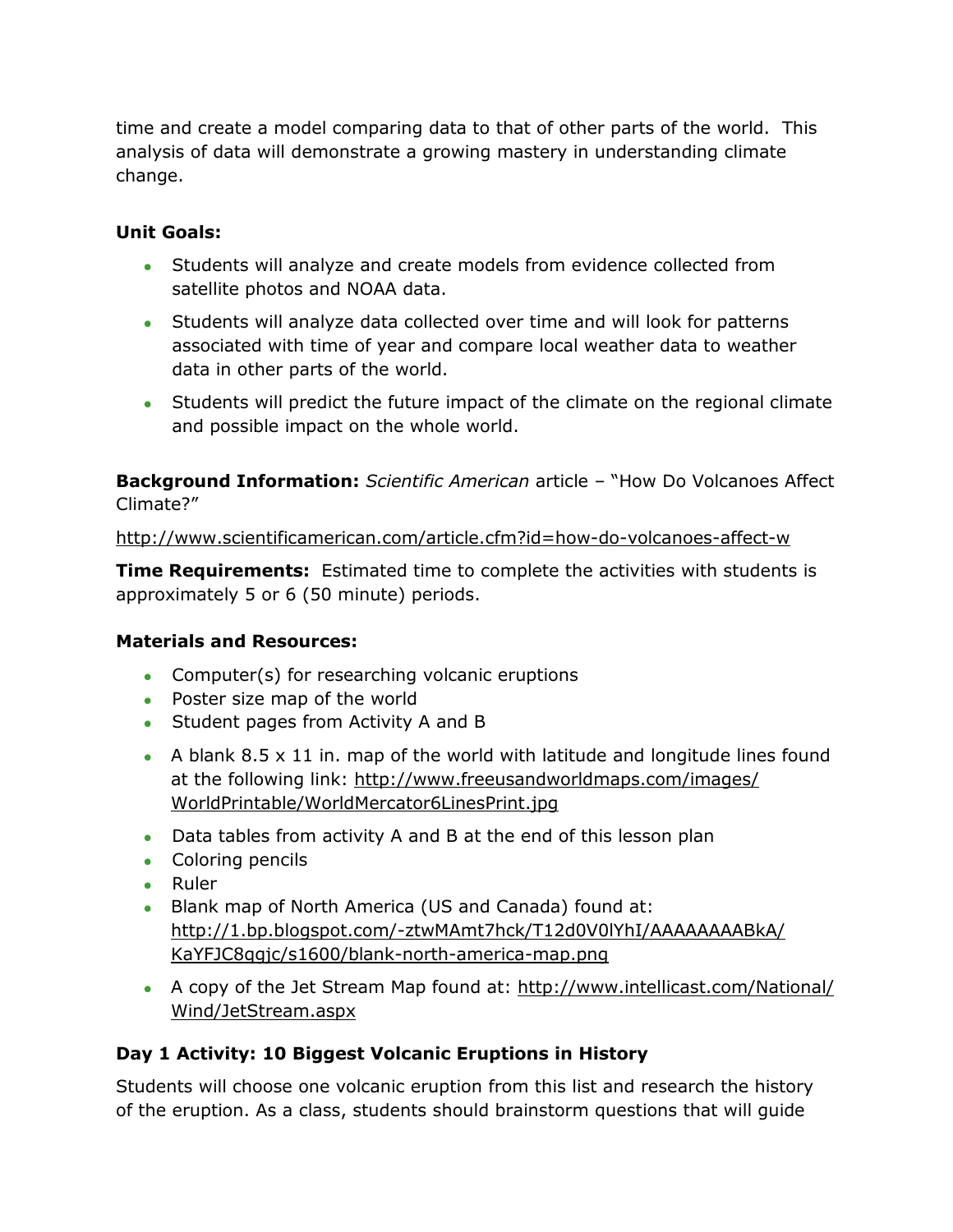their research of the eruption of their choice. Students will need to begin to create a list of critical vocabulary words and their definitions from their research. The students will need to compile this list as a class. This research will be used in Day 4 and 5 activities.

<http://www.livescience.com/30507-volcanoes-biggest-history.html> VEI - Volcanic Explosion Index

<http://www.unc.edu/~rowlett/units/scales/VEI.html>

# **Days 2 and 3: Krakatoa - Youtube Video (52 minutes)**

\*Note to teachers: There are two parts to this video. Depending on time, we recommend Part 2 of this video if you only have one class period to spend studying the effect of volcanic eruptions. However, if time allows, Part 1 of this video shows the earth systems of how an eruption begins and builds. If you can show both parts of this video, you can make connections to HS-ESS-2-2 and HS-ESS-2-3. As always, preview the videos before you show them to your students.

Experience the volcanic eruption of Krakatoa - the loudest sound ever heard. Have the students create a timeline of events that lead up to the main eruptions and discuss the environmental impact of this massive eruption on the South Pacific islands and the World.

Creative Writing Activity: Students can create a journal entry that would be similar to those found from 1883 that help today's scientists understand what was happening around them. Have the students pretend to live in Sumatra and describe to future generations what they experience as a series of quakes, eruptions, and how a tsunami devastates the area.

Part 1: (52 minutes) <http://www.youtube.com/watch?v=ha4LQGe6NxY>

Part 2: (Recommended-52 minutes[\)http://www.youtube.com/watch?](http://www.youtube.com/watch?v=YgGkjDlEaMA) [v=YgGkjDlEaMA](http://www.youtube.com/watch?v=YgGkjDlEaMA)

**Days 4/5:** Below is a link to NOAA activities that will take 2 days to complete. Students will need to answer all questions within the daily activities and complete all tables, charts and maps.

Activity A: Day 4 - Where and when have major volcanic eruptions occurred?

Activity B: Day 5 - How are aerosols dispersed through the atmosphere after a volcanic eruption?

Links to activities found at: [http://www.esrl.noaa.gov/gmd/infodata/lesson\\_plans/](http://www.esrl.noaa.gov/gmd/infodata/lesson_plans/Volcanoes%20and%20Climate%20Change.pdf) [Volcanoes%20and%20Climate%20Change.pdf](http://www.esrl.noaa.gov/gmd/infodata/lesson_plans/Volcanoes%20and%20Climate%20Change.pdf)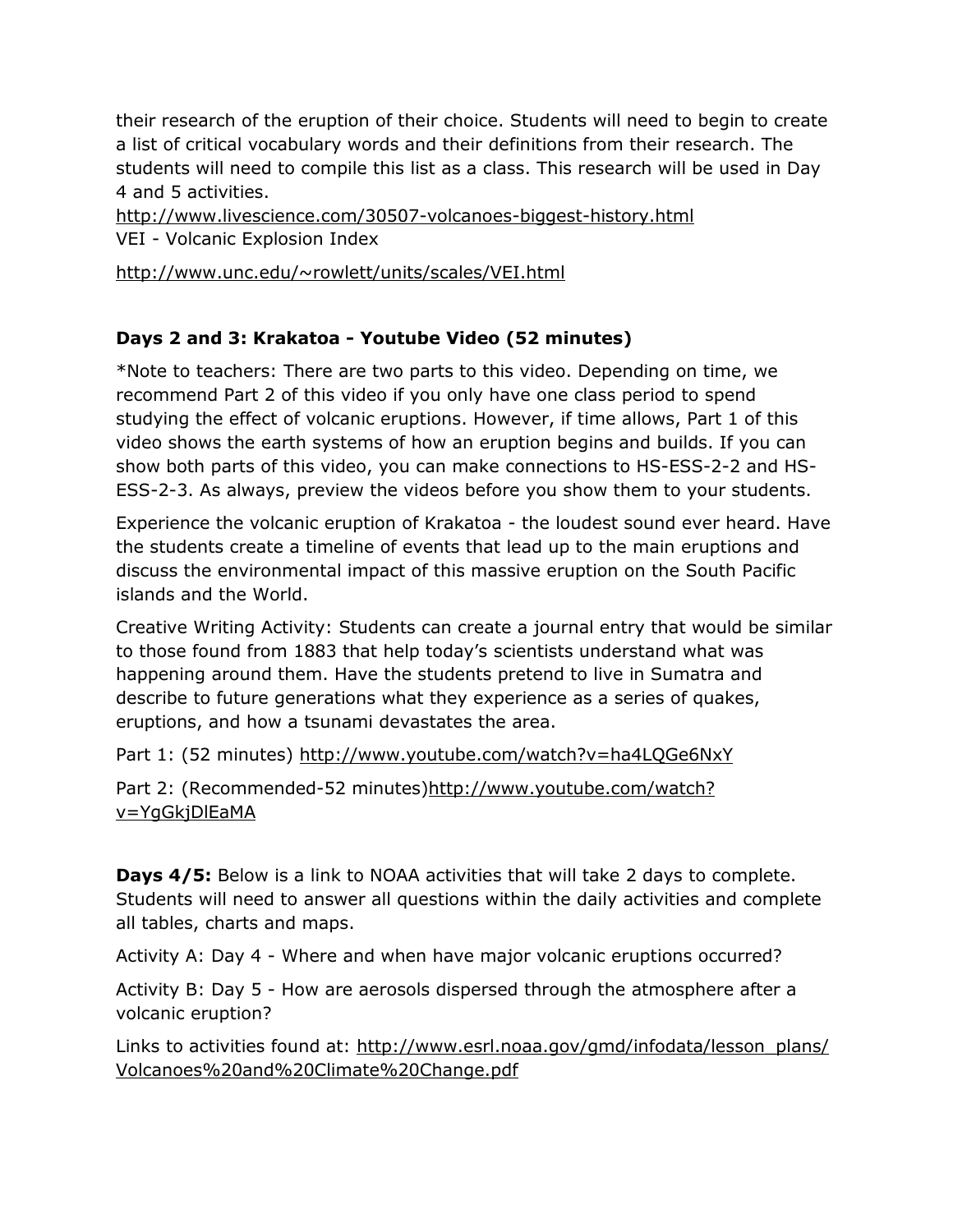**Day 6:** Students will need to choose one of the following Cascade Mountains: Mt. Rainier, Mt. Baker, Mt. St. Helens, or Mt. Hood. Students will be given a copy of a map of North America, a copy of the Jet Stream map, a copy of a world map, and a ruler. Based on the location of the volcano they select in the Cascades Mountains, students will need to determine where the ash plume will be carried and predict a five-day progression of the ash across North America based on jet stream wind speeds. Have them investigate the following: a) How many days would it take for the ash cloud to reach the Atlantic Ocean? and b) If the jet stream were to continue at the same rate of speed, how many days would it take the ash to circle the Earth one time?

#### **Enrichment Activities:**

If time permits on any of the previous days:

- Have students explore the VAAC website and answer: What is its purpose? What information can geoscientists and environmental scientists all over the world gain from these pages?<http://www.ospo.noaa.gov/Products/atmosphere/vaac/>
- Have students watch webcams that are streaming data video from active volcanoes around the world at [http://www.ospo.noaa.gov/Products/atmosphere/vaac/](http://www.ospo.noaa.gov/Products/atmosphere/vaac/webcams.html) [webcams.html](http://www.ospo.noaa.gov/Products/atmosphere/vaac/webcams.html)

#### **Grade Band: 9-12**

#### **Unit Name: What Can We Do About Climate Change?**

| <b>Next Generation Science Standards</b>         |                                                                                                                                                                                                                                                                                                                                                                                                                                                                                                                                                                                                        |
|--------------------------------------------------|--------------------------------------------------------------------------------------------------------------------------------------------------------------------------------------------------------------------------------------------------------------------------------------------------------------------------------------------------------------------------------------------------------------------------------------------------------------------------------------------------------------------------------------------------------------------------------------------------------|
| Disciplinary Core Ideas                          |                                                                                                                                                                                                                                                                                                                                                                                                                                                                                                                                                                                                        |
| <b>Standard</b>                                  | <b>Clarification Statement</b>                                                                                                                                                                                                                                                                                                                                                                                                                                                                                                                                                                         |
| ESS2.A: Earth<br>Materials and<br><b>Systems</b> | The geological record shows that changes to global and regional<br>climate can be caused by interactions among changes in the sun's<br>energy output or Earth's orbit, tectonic events, ocean circulation,<br>volcanic activity, glaciers, vegetation, and human activities. These<br>changes can occur on a variety of time scales from sudden (e.g.,<br>volcanic ash clouds) to intermediate (ice ages) to very long-term<br>tectonic cycles. (HS-ESS2-4) Gradual atmospheric changes were<br>due to plants and other organisms that captured $CO2$ and released<br>oxygen. (HS-ESS2-6), (HS-ESS2-7) |
| ESS2.D: Weather<br>and Climate                   | The foundation for Earth's global climate systems is the<br>electromagnetic radiation from the sun, as well as its reflection,<br>absorption, storage, and redistribution among the atmosphere,<br>ocean, and land systems, and this energy's re-radiation into space.<br>$(HS-ESS2-4)$                                                                                                                                                                                                                                                                                                                |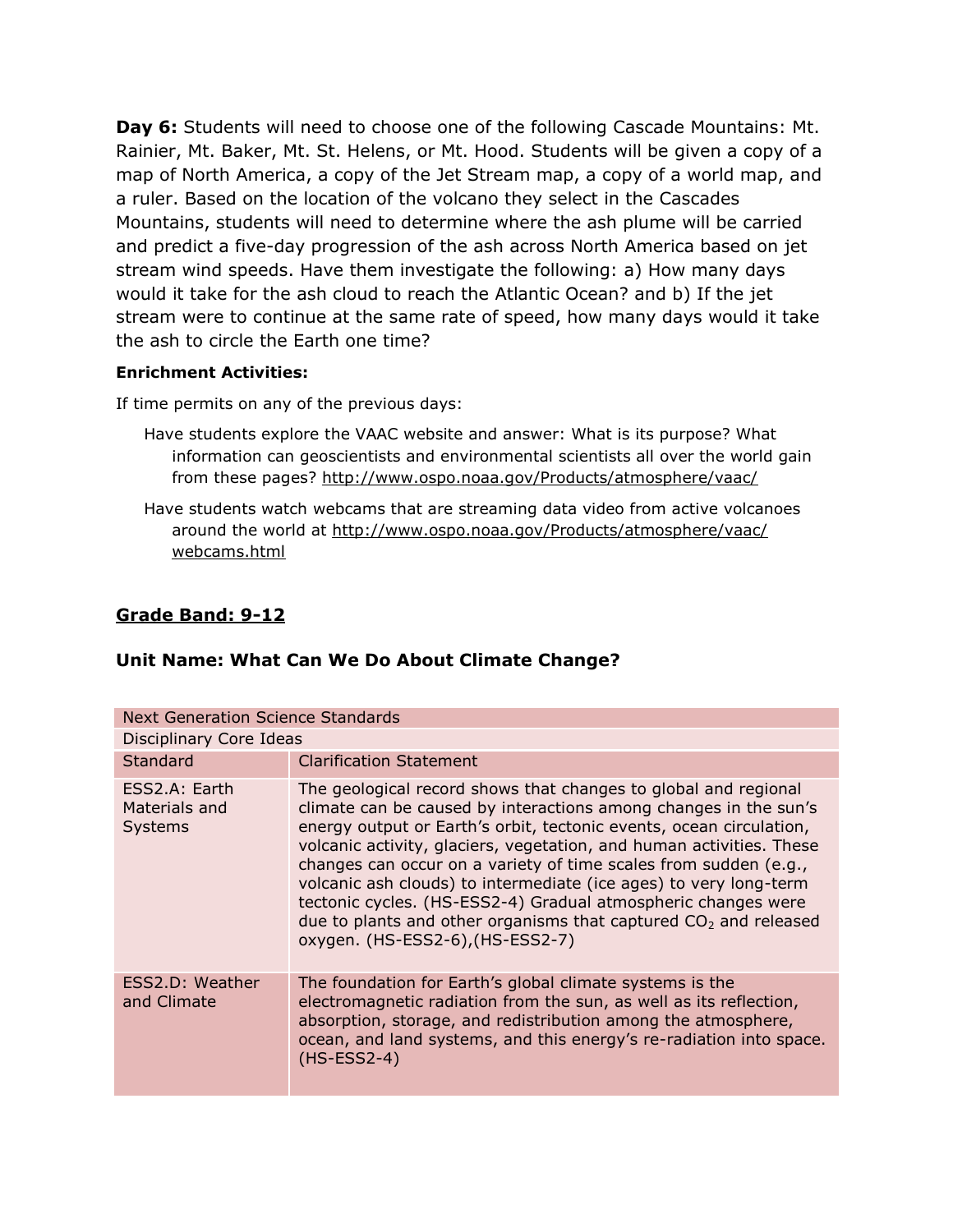|                                                               | Changes in the atmosphere due to human activity have increased<br>CO <sub>2</sub> concentrations and thus affect climate. (HS-ESS2-6), (HS-ESS2<br>$-4)$<br>Current models predict that, although future regional climate<br>changes will be complex and varied, average global temperatures<br>will continue to rise. The outcomes predicted by global climate<br>models strongly depend on the amounts of human-generated<br>greenhouse gases added to the atmosphere each year and by the<br>ways in which these gases are absorbed by the ocean and<br>biosphere. (secondary to HS-ESS3-6) |
|---------------------------------------------------------------|------------------------------------------------------------------------------------------------------------------------------------------------------------------------------------------------------------------------------------------------------------------------------------------------------------------------------------------------------------------------------------------------------------------------------------------------------------------------------------------------------------------------------------------------------------------------------------------------|
| ESS3.A: Natural<br>Resources                                  | Resource availability has guided the development of human<br>society. (HS-ESS3-1). All forms of energy production and other<br>resource extraction have associated economic, social,<br>environmental, and geopolitical costs and risks as well as benefits.<br>New technologies and social regulations can change the balance of<br>these factors. (HS-ESS3-2)                                                                                                                                                                                                                                |
| ESS3.C: Human<br>Impacts on Earth<br><b>Systems</b>           | The sustainability of human societies and the biodiversity that<br>supports them requires responsible management of natural<br>resources. (HS-ESS3-3) Scientists and engineers can make major<br>contributions by developing technologies that produce less<br>pollution and waste and that preclude ecosystem degradation. (HS-<br>ESS3-4)                                                                                                                                                                                                                                                    |
| ESS3.D: Global<br><b>Climate Change</b>                       | Though the magnitudes of human impacts are greater than they<br>have ever been, so too are human abilities to model, predict, and<br>manage current and future impacts. (HS-ESS3-5)<br>Through computer simulations and other studies, important<br>discoveries are still being made about how the ocean, the<br>atmosphere, and the biosphere interact and are modified in<br>response to human activities. (HS-ESS3-6)                                                                                                                                                                       |
| ETS1.A: Defining<br>and Delimiting<br>Engineering<br>Problems | Humanity faces major global challenges today, such as the need<br>for supplies of clean water and food or for energy sources that<br>minimize pollution, which can be addressed through engineering.<br>These global challenges also may have manifestations in local<br>communities. (HS-ETS1-1)                                                                                                                                                                                                                                                                                              |

| Performance Expectations |                                                                                                                                |
|--------------------------|--------------------------------------------------------------------------------------------------------------------------------|
| Standard                 | <b>Clarification Statement</b>                                                                                                 |
| $HS$ -ESS2-4:            | Use a model to describe how variations in the flow of energy into<br>and out of Earth's systems result in changes in climate.  |
| $HS-ESS2-6$ :            | Develop a quantitative model to describe the cycling of carbon<br>among the hydrosphere, atmosphere, geosphere, and biosphere. |
| $HS-ESS2-7$ :            | Construct an argument based on evidence about the simultaneous<br>coevolution of Earth's systems and life on Earth.            |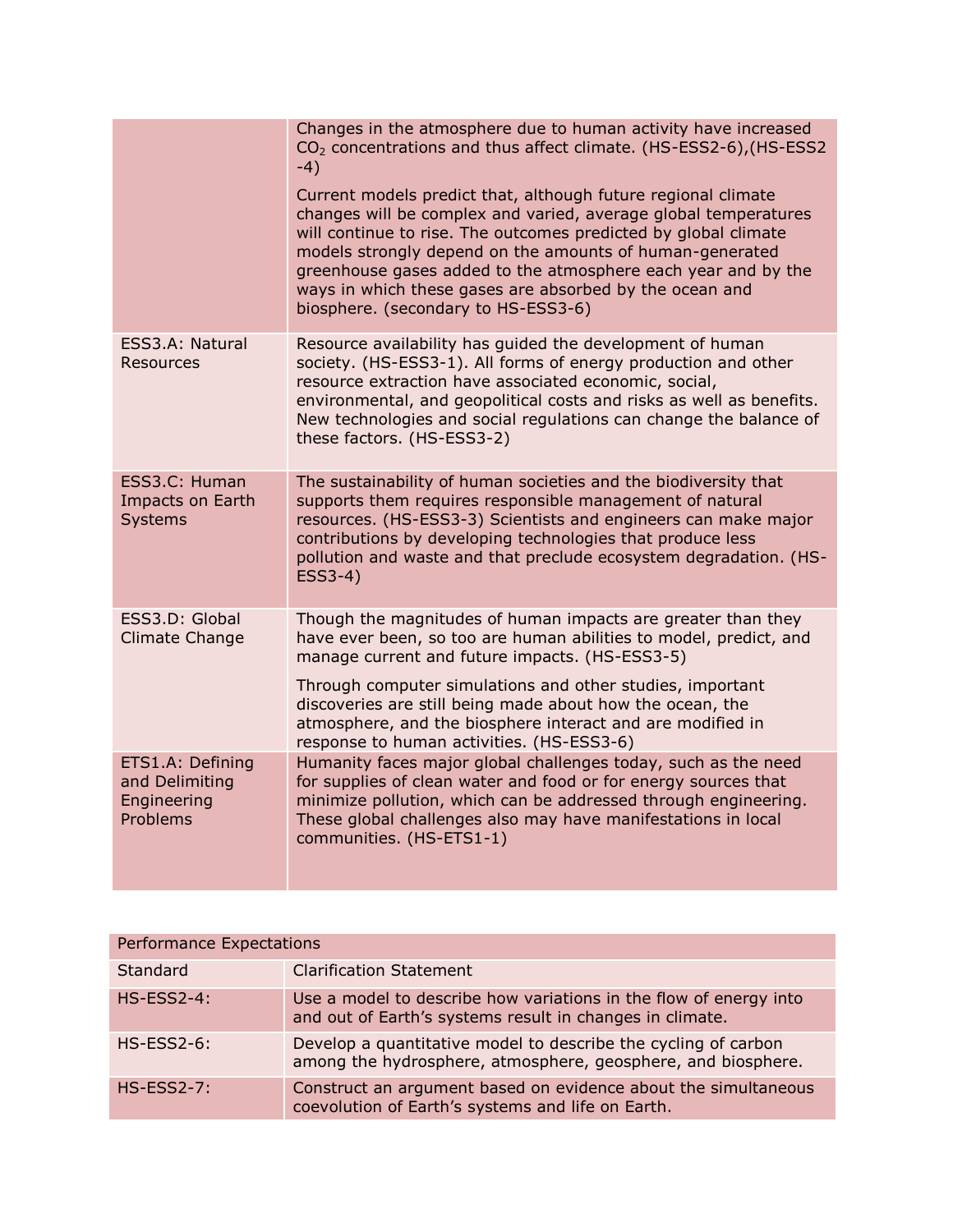| $HS$ -ESS3-1:     | Construct an explanation based on evidence for how the availability<br>of natural resources, occurrence of natural hazards, and changes in<br>climate have influenced human activity.                                   |
|-------------------|-------------------------------------------------------------------------------------------------------------------------------------------------------------------------------------------------------------------------|
| $HS$ -ESS3-2:     | Evaluate competing design solutions for developing, managing, and<br>utilizing energy and mineral resources based on cost-benefit ratios.                                                                               |
| $HS$ -ESS3-3:     | Create a computational simulation to illustrate the relationships<br>among management of natural resources, the sustainability of<br>human populations, and biodiversity.                                               |
| <b>HS-ESS3-4:</b> | Evaluate or refine a technological solution that reduces impacts of<br>human activities on natural systems.                                                                                                             |
| <b>HS-ESS3-5:</b> | Analyze geoscience data and the results from global climate models<br>to make an evidence-based forecast of the current rate of global or<br>regional climate change and associated future impacts to Earth<br>systems. |
| <b>HS-ESS3-6:</b> | Use a computational representation to illustrate the relationships<br>among Earth systems and how those relationships are being<br>modified due to human activity.                                                      |
| $HS-ETS1-1$ :     | Analyze a major global challenge to specify qualitative and<br>quantitative criteria and constraints for solutions that account for<br>societal needs and wants.                                                        |

**Unit Overview:** During this unit, students engage in a wide variety of experiences to gain an understanding of the natural climate system, how this system is changing due to human activities, and how technology and engineering can help us learn more about problems and solutions associated with climate change.

**Unit Goals:** Using activities from the [CLEAN](http://cleanet.org/index.html) Collection, students will:

- Identify how the climate system has changed over the history of the earth.
- Examine and explain historic climate data for a region.
- Measure and calculate the radiative budget for a variety of Earth surfaces.
- Identify how changing the composition by burning fossil fuels and adding  $CO<sub>2</sub>$  to the atmosphere is affecting the planet's radiative budget.
- Evaluate how different existing energy technologies can help to reduce the amount of  $CO<sub>2</sub>$  humans are adding to the atmosphere to make societies more sustainable.
- Model and predict the impacts of climate change.
- Investigate the role of engineering to help humans mitigate and adapt to climate change.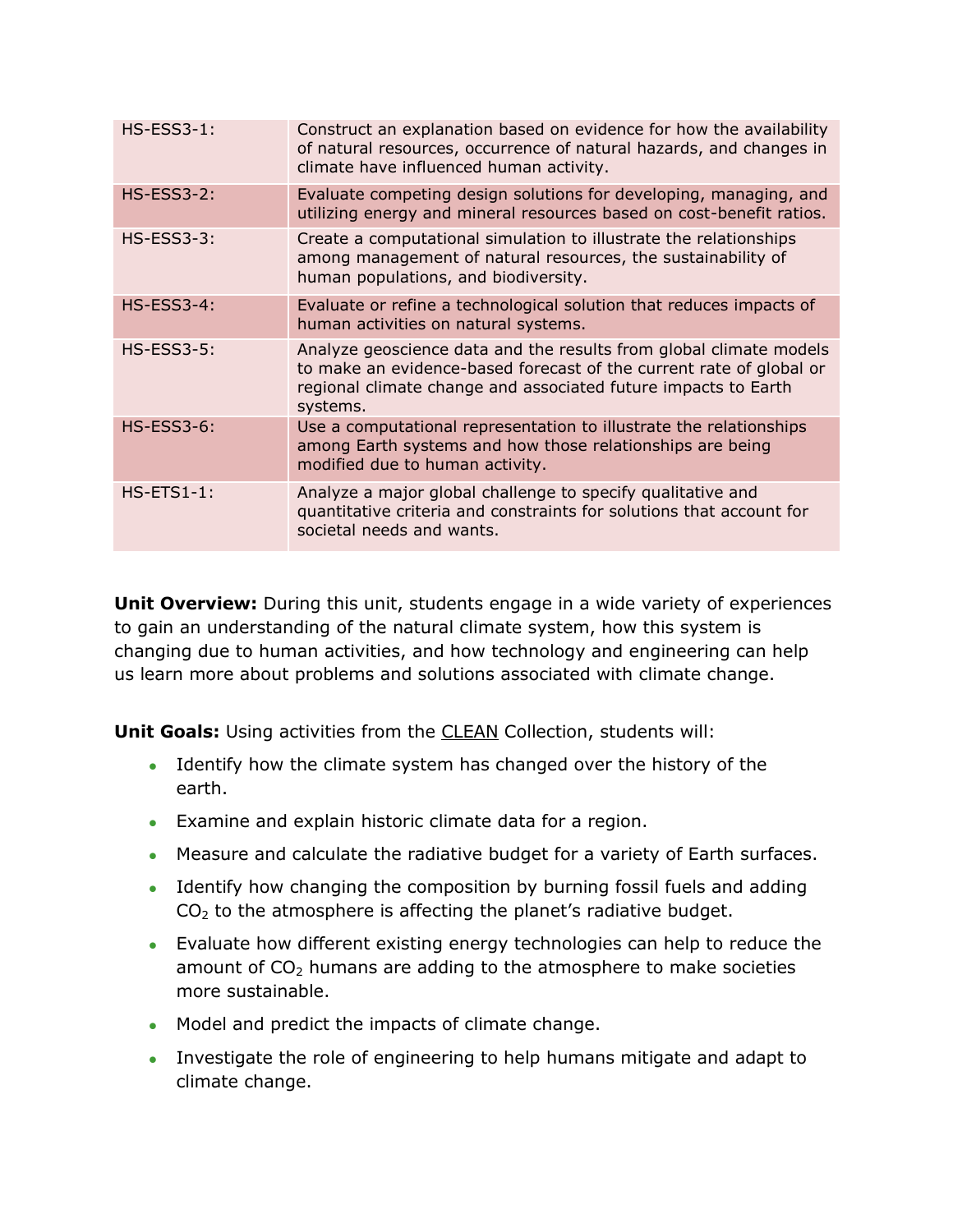**Time Requirements:** Two to three weeks, depending on the depths of exploration.

**Materials**: (see activity links for specific materials)

- Computers with Internet access
- Pencils and pens
- Paper (blank, lined, and graph)
- Projector and/or SmartBoard

**Extra Resources:** *EarthLabs for Educators* found at: [http://serc.carleton.edu/](http://serc.carleton.edu/earthlabs/index.html) [earthlabs/index.html.](http://serc.carleton.edu/earthlabs/index.html) This link provides a rich and varied set of resources that will help the educator identify a variety of strategies that will enable a more rigorous and relevant approach to teaching about climate and climate change.

# *LASP: Climate Change Compendium*

#### [http://lasp.colorado.edu/home/education/k-12/climate-change-compendium/](http://lasp.colorado.edu/home/education/k-12/climate-change-compendium/#Grades9-12) [#Grades9-12](http://lasp.colorado.edu/home/education/k-12/climate-change-compendium/#Grades9-12)

The Climate Change Compendium contains activities and lessons from a variety of sources that will help facilitate classroom studies about the serious issues involved in climate change. Students will be able to learn about the greenhouse effect, natural and human climate records, albedos, feedback loops, and how all of these factors are affecting the polar regions. The Compendium provides background readings, scope and sequences, image banks, and evaluation tools to help teachers bring climate change science into the classroom. At the end of each grade level are various activities outlining what we can do, as well as strategies to reduce the nation's greenhouse gas emissions.

#### **Activities:**

# **A. Interactive Geologic Timeline Activity (ESS2.A)**

<http://www.ei.lehigh.edu/eli/cc/sequence/day15.html>

*Environmental Literacy and Inquiry Working Group at Lehigh University*

Time: One class period or homework assignment

Summary: Students use a web-based geologic timeline to examine temperatures,  $CO<sub>2</sub>$  concentrations, and ice-cover data to investigate how climate has changed in the last 715 million years.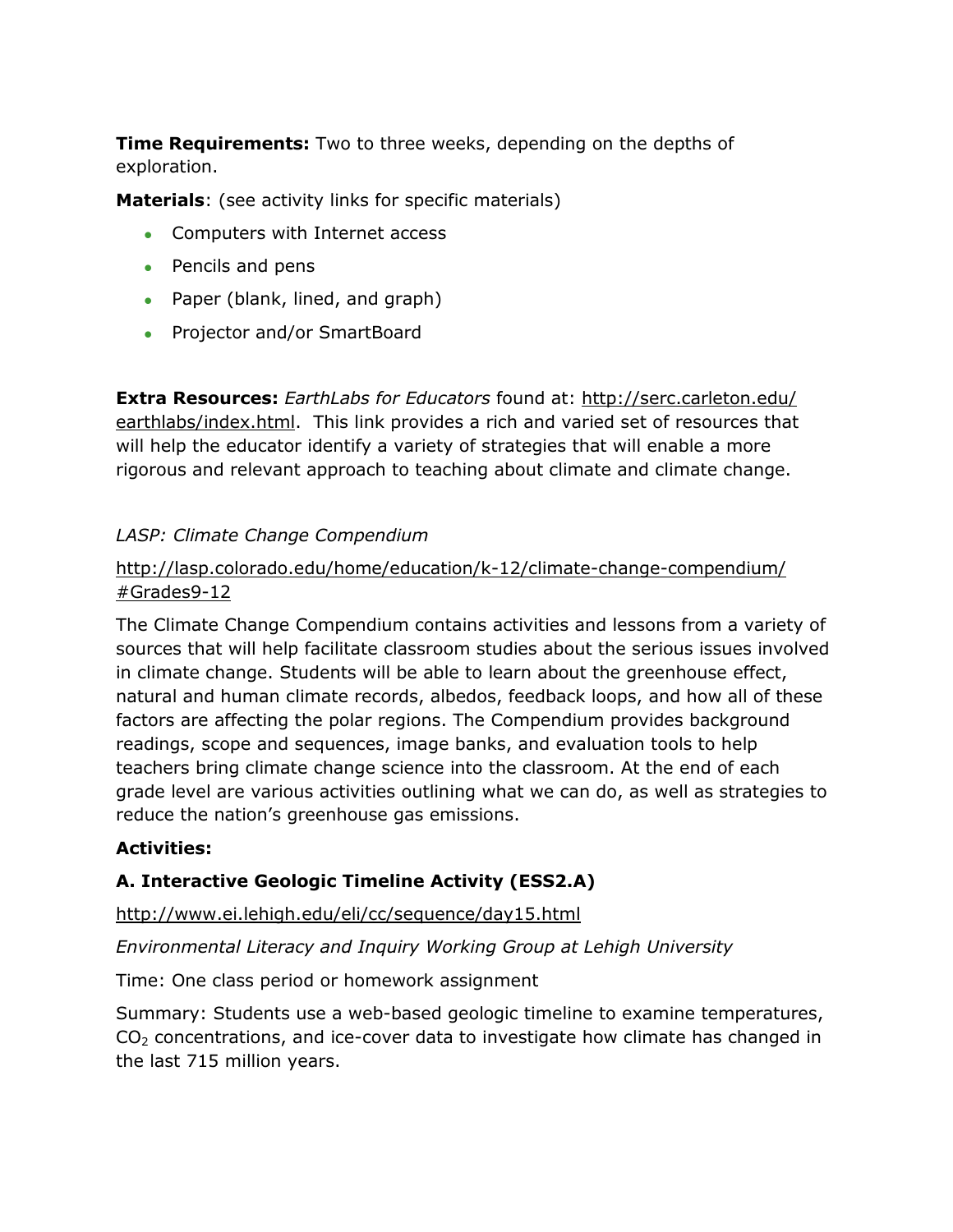# **B. Normal Climate Patterns (ESS2.D)**

<http://serc.carleton.edu/earthlabs/drought/3.html>

*Betsy Youngman, LuAnn Dahlman, Earthlabs from TERC*

*Time: Two class periods.*

Summary: *Students make in-depth examinations of historical climate data in both graphical and map formats.* 

# **C. Earth's Albedo (ESS2.D)**

[http://www.andrill.org/education/elf\\_activities\\_1D.html](http://www.andrill.org/education/elf_activities_1D.html)

*Environmental Literacy Framework, ANDRILL*

*Time: One Class Period*

Summary*:* Students measure albedo using maps and data tables. They estimate the Earth's energy budget by calculating the absorbed radiation of various Earth surfaces.

# **D. Climate Science in a Nutshell: Where CO<sup>2</sup> Come From? (ESS2.D)**

[http://www.planetnutshell.com/videos/climate-science-in-a-nutshell-5-where-does](http://www.planetnutshell.com/videos/climate-science-in-a-nutshell-5-where-does-carbon-dioxide-come-from) [-carbon-dioxide-come-from](http://www.planetnutshell.com/videos/climate-science-in-a-nutshell-5-where-does-carbon-dioxide-come-from)

*Planet Nutshell, Utah Education Network*

Time: the first five minutes of class

Summary: Students view a short video that explains that burning fossil fuels is causing an increase in atmospheric  $CO<sub>2</sub>$  which is changing the composition of the atmosphere and causing the climate to warm. (Use as an introduction to the Mass Balancing Model by SERC)

# **E. Using a Mass Balance Model to Understand CO<sup>2</sup> and Its Connection to Global Warming (ESS2.D)**

[http://serc.carleton.edu/quantskills/activities/co2\\_global.html](http://serc.carleton.edu/quantskills/activities/co2_global.html)

*Robert MacKay, SERC - Teaching Quantitative Skills in Geoscience Collection*

Time: Two-three class periods

Summary: Students use an interactive online mode to examine the changes in atmospheric  $CO<sub>2</sub>$  for the past several decades. Students make predictions about current and future levels of  $CO<sub>2</sub>$  emissions. (Two-three class periods)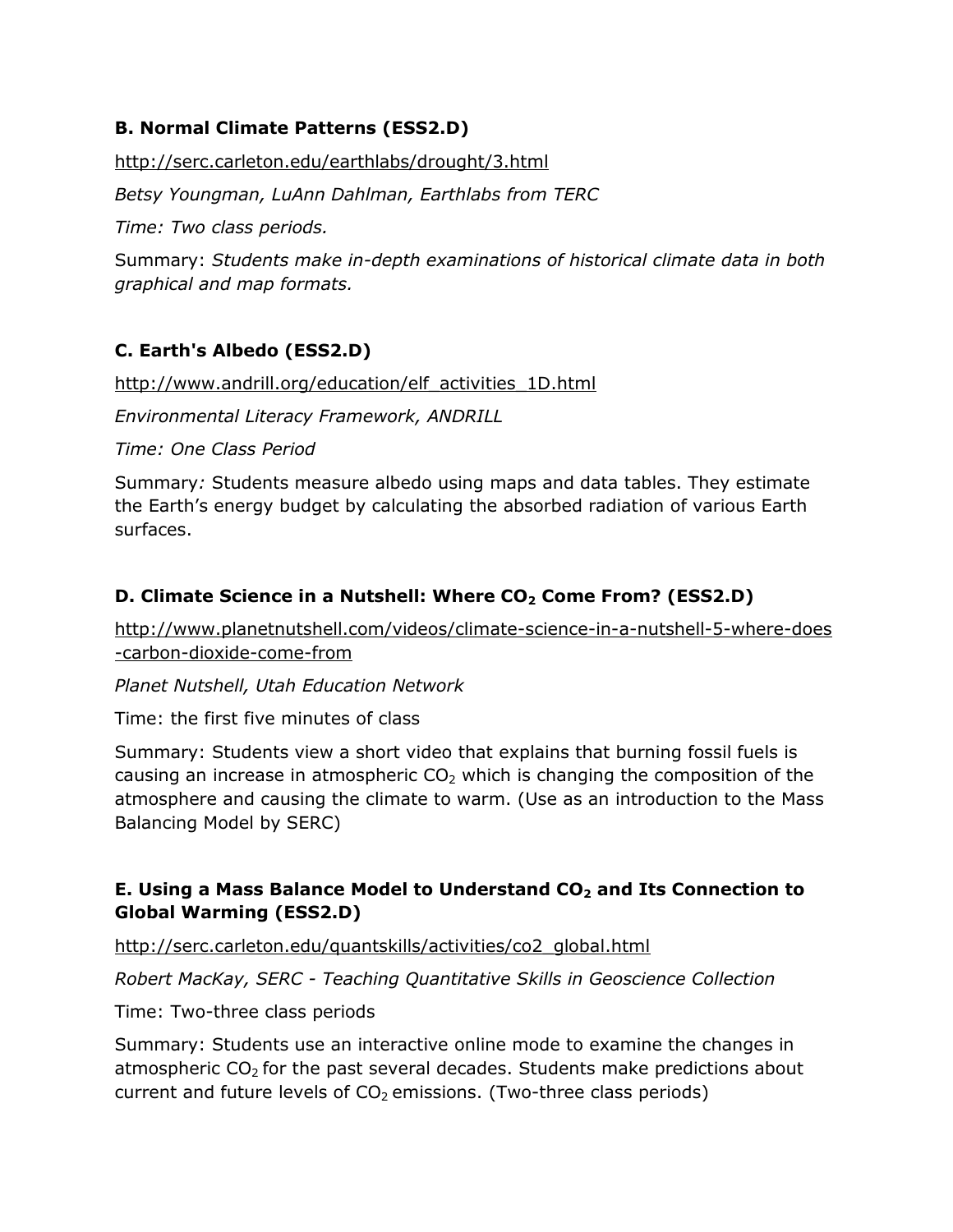# **F. Stabilization Wedges Game (ESS3.A)**

<http://cmi.princeton.edu/wedges/game.php>

*Carbon Mitigation Initiative, Princeton University*

*Time: Two class periods.* 

*Summary:* Students work in teams to learn how existing technologies can be implemented and used to dramatically reduce carbon emissions. Students select carbon-cutting strategies to create a carbon mitigation profile, filling in the wedges of a climate stabilization triangle.

# **G. Earth-the Operator's Manual (ESS3.C)**

<http://earththeoperatorsmanual.com/feature-video/earth-the-operators-manual>

*Earth-The Operator's Manual, Richard Alley*

Time: 1-3 class periods depending on how much of the video series is shown

Summary: This video series provides students with a detailed accounting of the resources that we have available to us and how we can change our usage to become a more sustainable civilization.

# **H. Changing Planet: Rising Sea Level (ESS3.D)**

<http://www.nbclearn.com/changingplanet/cuecard/53460>

*NBC Learn, Windows to the Universe*

*Time: 6:21 minutes*

*Summary: This video introduces students to some of the social and economic impacts of sea level rise due to global warming. Students hear from scientists who are using different types of technology to measure and observe changes that allow them to model and predict the changes they are witnessing.* 

# **I. Carbon Temperature Model (ESS3.D)**

<http://earth4u.challenger.org/>

Time: One to two class periods.

Summary: Students select different scenarios (deforestation, volcanoes, hurricanes) and change the inputs and outputs in this interactive model on carbon-temperature relationships. As users change variables, the results are